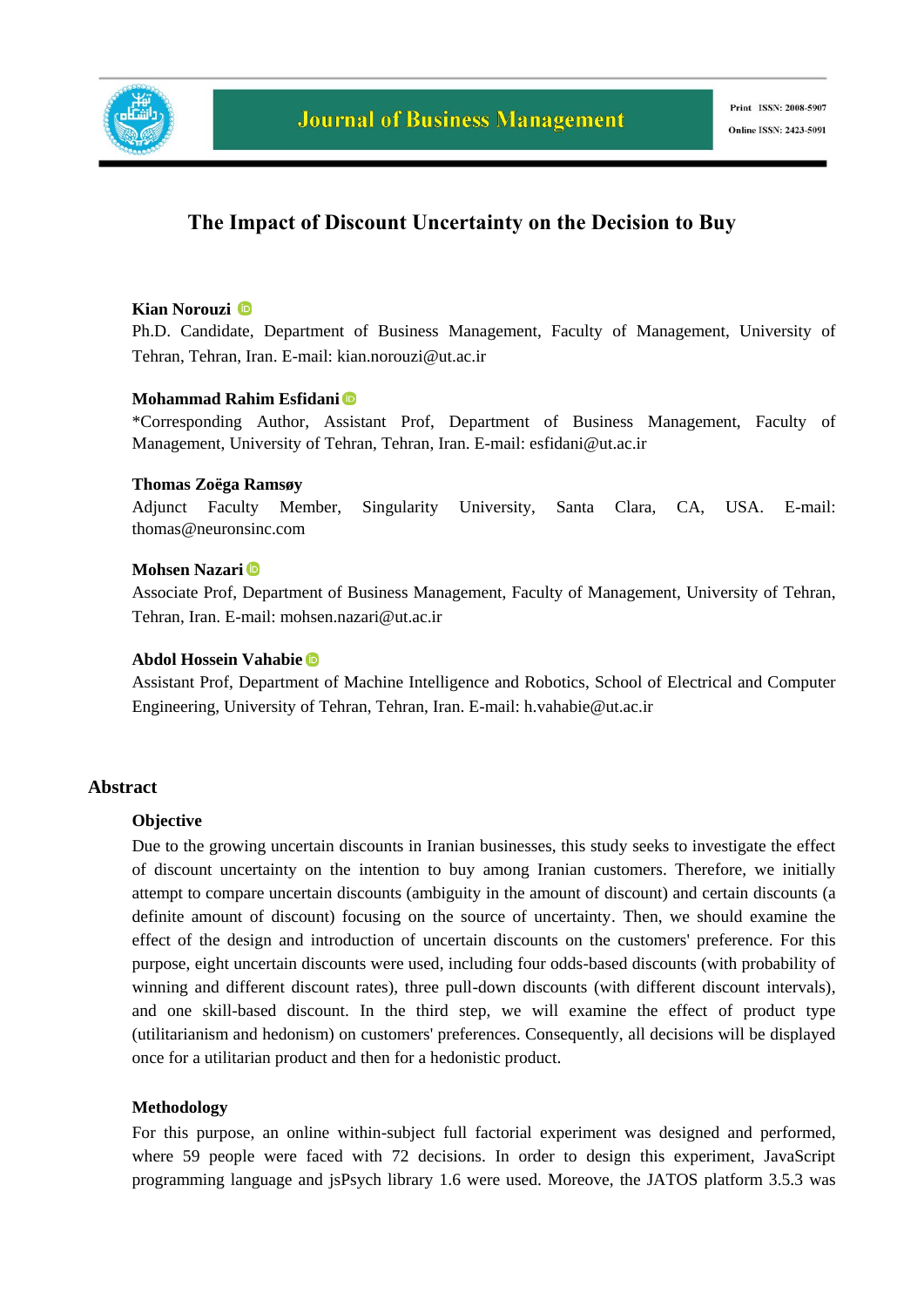employed in order to load the test and generate the link and run it on the server. Then, participants were asked to choose between one of the two types of discounts based on their preferences. Nine discounts (eight uncertain discounts and one certain discount) were used for two products: a powerbank (utilitarian) and tablecloth (hedonism). All participants were randomly assigned to those decisions.

### **Findings**

Iranian customers acted based on risk-resisting ideology in choosing between discounts based on chance and skill compared to normal discounts; thus, they preferred certain discounts. However, there is no significant difference between the choice of individuals when facing tensile discounts. In oddsbased discounts, people prefer to win less amount of discount compared to the lower chance of winning big discounts. In tensile discounts, the upper margine of the certain discount has a positive effect and the lower margine has a negative effect on the customets' desire to choose a discount. Therefore, there was no difference between the type of product (hedonistic or utilitarian) in people's decisions.

### **Conclusion**

In designing discounts with uncertainty, marketers should consider customers' preferences over certain discounts and attempt to increase the attractiveness of such discounts by addressing other aspects of these discounts, such as creating a fun, exciting, and enjoyable experience. Regarding tensile discounts, marketers should be aware that the upper margine of the discount has a greater impact on customer attraction compared to the lower margine.

**Keywords:** Uncertain price promotions, Tensile price claims, Chance-based price promotions, Skill-based price promotions, Decision to purchase

**Citation:** Norouzi, Kian; Esfidani, Mohammad Rahim; Ramsøy, Thomas Zoëga; Nazari, Mohsen and Vahabie, Abdol Hossein (2021). The Impact of Discount Uncertainty on the Decision to Buy. *Journal of Business Management,* 13(3), 791-813. https://doi.org/10.22059/JIBM.2021.312642.3976 (*in Persian*)

Journal of Business Management, 2021, Vol. 13, No.3, pp. 791-813

Received: October 27, 2020; Accepted: February 08, 2021

dol https://doi.org/10.22059/JIBM.2021.312642.3976



<sup>©</sup> Kian Norouzi, Mohammad Rahim Esfidani, Thomas Zoëga Ramsøy, Mohsen Nazari and Abdol Hossein Vahabie

Article Type: Research-based

Published by Faculty of Management, University of Tehran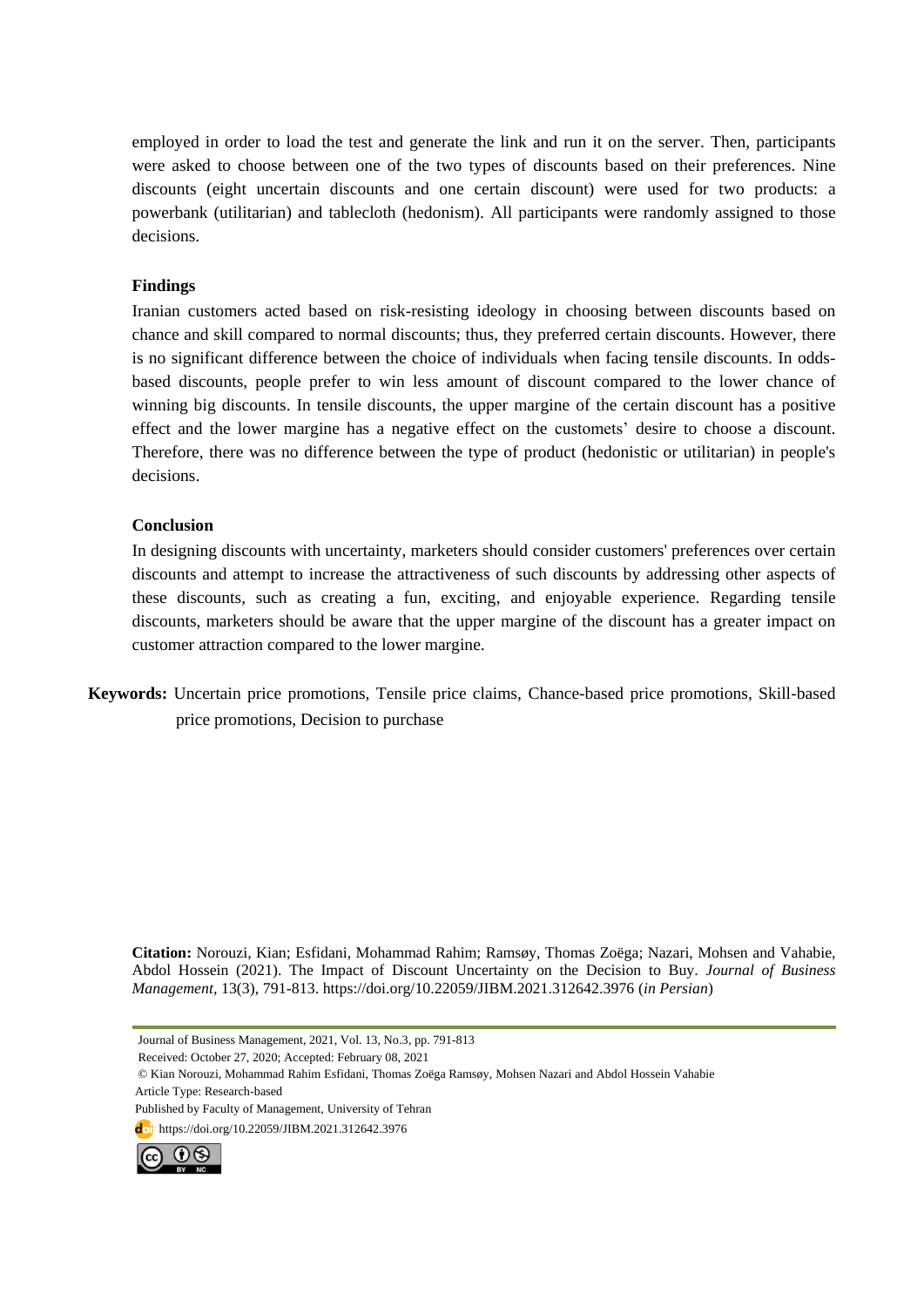



# **تأثير عدم قطعيت تخفيف بر تصميم به خريد**

# **روزي كيان نو**

دانشجوی دکتری، گروه مديريت بازرگاني، دانشکده مديريت، دانشگاه تهران، تهران، ايران. رايانامه: kian.norouzi@ut.ac.ir

## **حيم اسفيداني محمدرح**

\* نويسنده مسئول، استاديار، گروه مديريت بازرگاني، دانشكده مديريت، دانشگاه تهران، تهران، ايران. رايانامه: esfidani@ut.ac.ir

### **زوئگا رمزوي توماس**

عضو هيئت علمي الحاقي، دانشگاه سينگيولاريتي، سانتاكلارا، كاليفرنيا، آمريكا. رايانامه: thomas@neuronsinc.com

### **نظري محسن**

دانشيار، گروه مديريت بازرگانى، دانشكده مديريت دانشگاه تهران، تهران، ايران. رايانامه: mohsen.nazari@ut.ac.ir

# **سين وهابي عبدالحس**

اسـتاديار، گــروه هــوش ماشــين و روباتيــك، دانشــكده مهندســي بــرق و كــامپيوتر، پــرديس فنــي دانشــگاه تهــران، ايــران. رايانامــه: h.vahabie@ @ut.ac.ir

# **چكيده چ**

**هدف:** با توجه به اينكه استفاده از تخفيف\$اى غيرقطعى ميان كسبوكارهاى ايرانى روزبهروز افزايش مىيابد، اين پژوهش در پى بررسـى اثـر عدم قطعيت تخفيف بر تصميم به خريد مشتريان ايراني است.

**روش:** در پژوهش حاضر، آزمايش عاملي كامل درون آزمودني آنلاين طراحي و اجرا شد و در آن ۵۹ نفر در مقابل ۷۲ تصميم قرار گرفتنـد. در ين تصميمها از مشاركتكنندگان درخواست شد كه از بين دو تخفيف نمايش داده شده، گزينهاى را انتخاب كننـد كـه تـرجيح مـيدهنـد كـالاى مدنظرشان را با آن تخفيف بخرند. در طراحي اين آزمايش، ۹ تخفيف (۸ تخفيف غيرقطعي و يک تخفيـف قطعـي) بـراي دو کـالاي پاوربانـک (فايدمباور) و تابلوفرش (لذتجويانه) در نظر گرفته شد. تمام مشاركتكنندگان با ترتيبي تصادفي در مقابل تمام تصميمها قرار گرفتند.

**يافتهها:** مخاطبان ايراني در انتخاب بين دو تخفيف مبتني بر شانس و مهارت و تخفيف عادي، ريسکگريزانـه عمـل کردنـد و تخفيـفـهـاى فطعي را ترجيج دادند؛ اما در مواجهه با تخفيف&اي كششي تفاوت معناداري بين انتخاب افراد ديده نشـد. در تخفيـف&ـاي مبتنـي بـر شـانس، نرجيح افراد احتمال قوىتر برندهشدن با تخفيف كمتر در مقايسه با احتمال ضعيف برندهشدن با تخفيفي بيشتر بود. در تخفيفهاى كششى، حـد بالای تخفيف بيانشده تأثير مثبت و حد پايين تأثيری منفی در افزايش تمايل افراد به انتخاب تخفيف داشـت. در نهايـت، بـين نـوع محصـول (لذتجويانه يا فايدهباور) در تصميمهاى افراد تفاوتى مشاهده نشد.

ن**تيجه گيري:** بازاريابان در طراحي تخفيفهاي همراه با عدم قطعيت، بايد ترجيح افراد به تخفيفهاي قطعي را در كانون توجـه قـرار داده و بــا برداختن به جنبههای دیگر این تخفیفها، همچون خلق تجربه سرگرم کننده و هیجانی و لذتبخش، جذابیت ایـن گونـه تخفیـفـهـا را افـزایش دهند. در استفاده از تخفيفهاى كششى، بازاريابان بايد به اين نكته توجه كنند كه حد بالاى تخفيف در مقايسه با حد پايين تخفيـف، در جـذب تأثير بيشتري دارد. مخاطب ت

كليدواژهها: تخفيفهاى همراه با عدم قطعيت، تخفيفهاى كششى، تخفيفهاى مبتنى بر شانس، تخفيفهاى مبتنى بر مهارت، تصميم به خريد

ا**ستناد:** نوروزی، کیان؛ اسفیدانی، محمدرحیم؛ زوئگا رمزوی، توماس؛ نظری، محسن؛ وهابی، عبدالحسین (۱۴۰۰). تأثیر عدم قطعیت تخفیـف بر تصميم به خريد. *مديريت بازرگاني،* ۱۳(۳)، ۷۹۱– ۸۱۳.

> © كيان نوروزى، محمدرحيم اسفيدانى، توماس زوئگا رمزوى، محسن نظرى و عبدالحسين وهابى ر<br>مديريت بازرگاني، ۱۴۰۰، دوره ۱۳، شماره ۳، صص. ۷۹۱– ۸۱۳ دريافت: ۱۳۹۹/۰۸/۰۶ پذيرش: ۱۳۹۹/۱۱/۲۰

https://doi.org/10.22059/JIBM.2021.312642.3976 پژوهشي نوع مقاله: علمي پ ناشر: دانشكدة مديريت دانشگاه تهران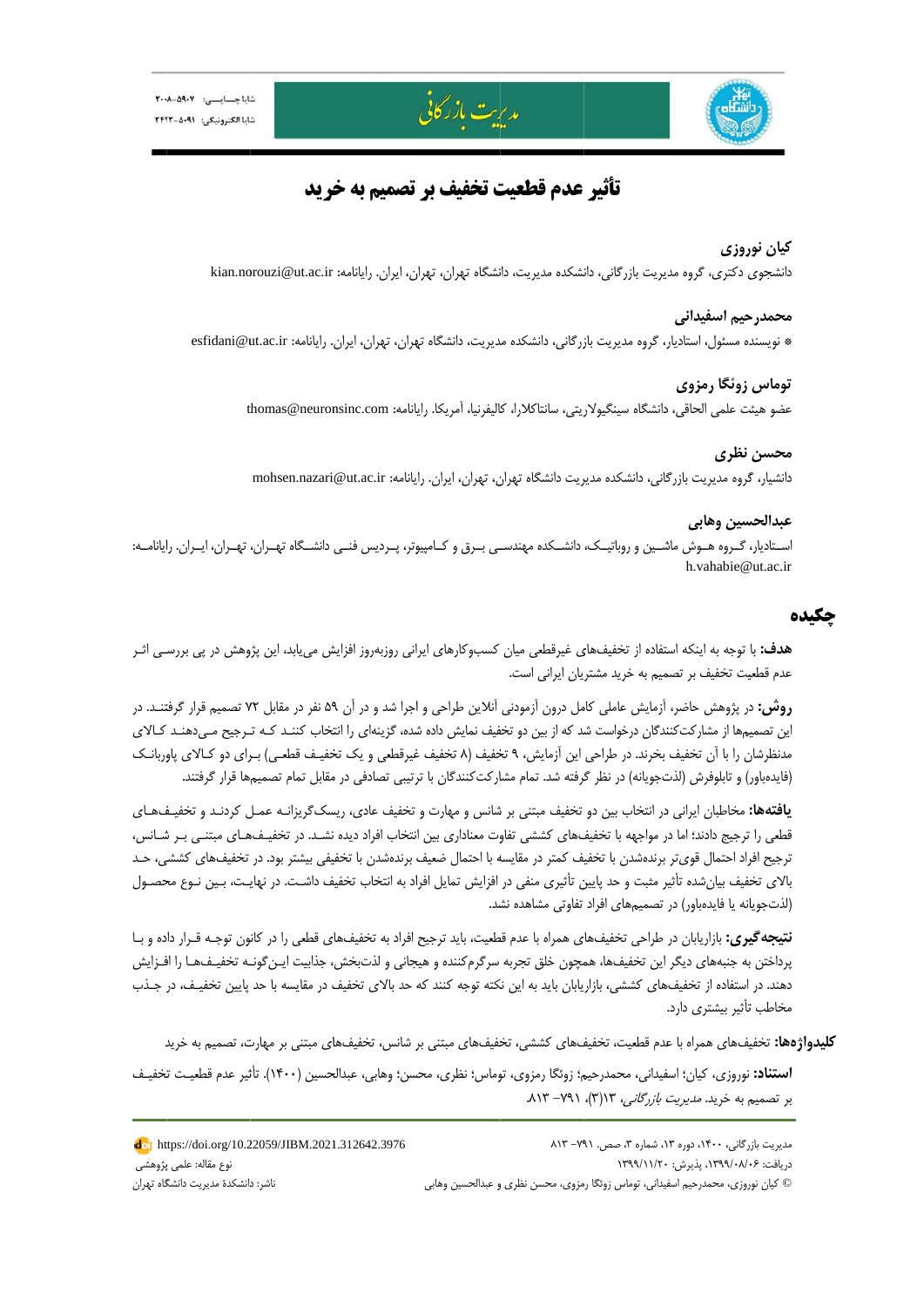#### **مقدمه**

بازاريابان همواره بهدنبال اسـتفاده از روشهـاي جديـد محـرك فـروش هسـتند. تخفيـف يكـي از پركـاربردترين انـواع محركهاي فروش شمرده ميشود. امروزه از روشهاي گوناگون تخفيف استفاده ميشود و ناآشنايي با انواع گزينـههـاي موجود يا روش صحيح بهكارگيري از ابزارهاي گوناگون تخفيف، گاهي باعث ميشود كه به سازمانها خسارت وارد شود.

شرايطي را در نظر بگيريد كه پس از ورود به فروشگاه، فروشنده به شما پيشنهاد مـيدهـد كـه بـا انـداختن سـكه، تخفيف خود را تعيين كنيد. شانس برابر براي 50درصد تخفيف يا هيچ. حال شرايط فوق را مقايسه كنيد با حالتي كه پس ًز ورود به فروشگاه با كوپن ۲۵درصد تخفيف روى تمامى اجناس مواجه مىشويد. حالت دوم را تخفيـف قيمتـى عــادى` مينامند؛ زماني كه مشتري با قطعيت، ميزان مشخصي تخفيف دريافت ميكند. حالت اول را نيز تخفيف قيمتي مبتني بـر مينامند و هنگامي است كه تخفيف دريافتي مشتري، وابسته به خروجـي همـراه بـا شـانس بـازياي اسـت كـه <sup>2</sup> شانس مشتري در آن مشاركت مي كند (الوي، برنمان و ويسكه '، ٢٠١۵). اين نمونهاي از تخفيفهاي همراه با عدم قطعيت است كه در سال هاي اخير استفاده از آنها بسيار رواج يافته است (لاران و سيروس ً، ٢٠١٣). نوع ديگري از تخفيفهاي همـراه با عدم قطعيت كه در كشور ما نيز بسيار رايج است، اعلام ميزان تخفيف بهصورت بازهاي و مبهم است. اين نوع تخفيـف را تخفيفهاي كششي <sup>۵</sup> نامگذاري كردهاند. ليكاتا، بيسواس و كريشنان ۱۹۹۸) تخفيفهاي كششي را اين گونـه تعريـف ميكنند: «در حالي كه تبليغات تخفيفهاي قطعي، معمولاً بيانگر مقدار مشخص و قطعي تخفيفاند، تخفيفهاي كششي از نشانههاي معنايي همچون «تا Xدرصد تخفيف» يا «تخفيف Xدرصد يا بيشتر» يا «از Xدرصد تـا Yدرصـد تخفيـف» استفاده ميكنند كه باعث ميشود ميزان تخفيف بيان شده، مبهم باشد.

در ايران نيز، تخفيفهاي غيرقطعي سالهاست كه بهكار گرفته ميشود. فروشگاههاي فيزيكـي و آنلايـن بسـياري، تخفيفهاي خود را بهصورت كششي بيان ميكنند. استفاده از گردونه شانس توسط ديجيكالا كلاب يا اسـتفاده از سـكه براي تعيين برندهشدن 50درصد تخفيف در رستوران وايب در دوشنبههاي شانس، نمونههايي از تخفيـفهـاي مبتنـي بـر شانس در ايران است. با توجه به رايج شدن استفاده از تخفيفهاي همراه با عدم قطعيـت در ايـران، خـلأ پـژوهشهـاي دانشگاهي براي بررسي واكنش مخاطبان ايراني به اينگونه تخفيفها و ترجيح مخاطبان در مقايسه با تخفيفهاي قطعي مشهود است.

ادبيات گذشته به بررسي استفاده از عدم قطعيت در تخفيفها و مقايسه آن بـا تخفيـفهـاي قطعـي پرداختـهانـد و نظريههايي در راستاي تأييد و رد استفاده از عدم قطعيت در تخفيفها مطرح شده اسـت. در ايـن پـژوهش، ضـمن مـرور ادبيات گذشته در بخش پيشينه پژوهش، بـا اسـتفاده از يـك آزمـايش آنلايـن تـرجيح مخاطبـان ايرانـي در مواجهـه بـا تخفيفهاي غيرقطعي در مقايسه با تخفيفهاي قطعي با ارزش مورد انتظار برابر بررسي شده اسـت. آيـلاوادي گنـدنك،

<sup>1.</sup> Regular Price Discount

<sup>2.</sup> Gambled Price Discount

<sup>3.</sup> Alavi, Bornemann and Wieseke

<sup>4.</sup> Laran and Tsiros

<sup>5.</sup> Tensile price discounts

<sup>6.</sup> Licata, Biswas and Krishnan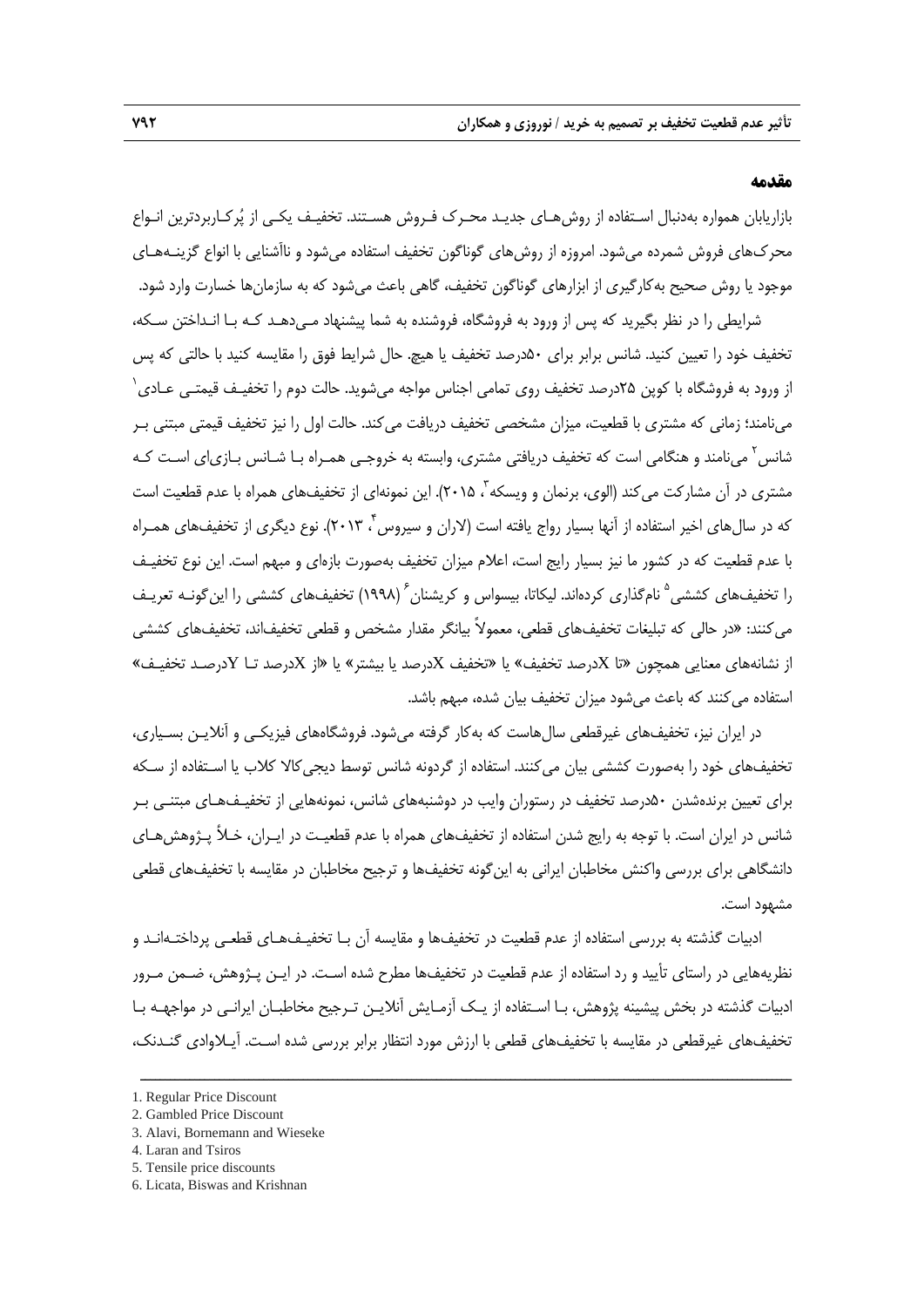لانگر، ما و نسلين ` (٢٠١۴) سه عامل اصلي منشأ عدم قطعيت در برنامههاي پيشبردي ` را اين گونه دستهبندي مـي كننـد: .1 وابسته به مهارت خود مشتري مثل رقابت و مسابقه؛ .2 شانس خالص مثل قرعهكشي؛ .3 تصميم بازارياب بـراي بيـان جايزه به شكل كششي مثلاً Xدرصد تا Yدرصد تخفيف. اما مقايسة عملكرد، اينگونه تخفيفها با تمركز بـر منشـأ عـدم قطعيت، تاكنون نشده است. در پژوهش حاضر، تخفيفهاي غيرقطعي استفاده شـده داراي هـر سـه منشـأ عـدم قطعيـت اشارهشده در بالا هستند تا امكان مقايسة ترجيح مخاطبان در انتخاب تخفيفهاي همراه با عدم قطعيت با تمركز به منشأ عدم قطعيت بهوجود آيد.

تخفيفهاي مبتني بر شانس ميتوانند با يك ارزش مورد انتظار برابر، به گونههاي متفاوتي طراحي شـوند. تغييـر دو عامل احتمال برندهشدن و ميزان جايزه (تخفيف دريافتي) به بازاريـاب ايـن امكـان را مـيدهـد كـه تركيـب متنـوعي از تخفيفهاي مبتني بر شانس را با ارزش مورد انتظار برابر طراحي كند (دهار، والجو و سومان ً، ١٩٩۵). در پژوهش حاضـر، بهمنظور بررسي اثر احتمال برندهشدن و ميزان تخفيف دريافتي بر ترجيح مخاطبان ايراني، چهار تخفيف مبتني بر شـانس كه ارزش مورد انتظار برابر دارند، طراحي و استفاده شده است. تخفيفهاي كششي را نيز ميتوان به شكلهـاي متفـاوتي به مخاطبان معرفي كرد. استفاده از لنگر پايين (گوياي حـداقل تخفيـف دريـافتي)، لنگـر بـالا (گويـاي حـداكثر تخفيـف دريافتي) يا هردو لنگر پايين و بالا (بازه تخفيف). بازه تخفيف دريافتي نيز مي تواند متفـاوت باشـد (لـي ً، ٢٠١٩). در ايـن پژوهش با استفاده از سه تخفيف كششي كه بازههاي متفاوتي از تخفيف را معرفي ميكند، به بررسي اثر بازه تخفيف، بـر ترجيح مخاطبان پرداخته شده است.

بهطور خلاصه، در اين پژوهش، در گام نخست به مقايسة تخفيفهاي غيرقطعي و تخفيفهاي قطعي با تمركـز بـر منشأ عدم قطعيت پرداخته شده است و در گام دوم، تأثير نحوة طراحي و معرفي تخفيفهاي همراه بـا عـدم قطعيـت بـر ترجيح مخاطبان بررسي شده است. بدين منظور هشت تخفيف غيرقطعي، مشتمل بر چهار تخفيف مبتني بـر شـانس (بـا احتمال برندهشدن و ميزان تخفيف متفاوت)، سه تخفيف كششي (با بازههـاي متفـاوت تخفيـف) و يـك تخفيـف مبتنـي برمهارت استفاده شده است. تمامي اين تخفيفها از ارزش مورد انتظار برابر با تخفيف قطعـي اسـتفاده شـده در آزمـايش (25درصد) برخوردارند. در گام سوم به بررسي اثر نوع محصول (فايدهباور و لـذتجويانـه) بـر تـرجيح مخاطبـان پرداختـه خواهد شد كه بدين منظور تمامي تصميمها، يك بار براي يك كالاي فايدهباور و بـار ديگـر بـراي كـالاي لـذتجويانـه نمايش داده خواهند شد.

بهرغم وجود مقالات متفاوت در زمينة تخفيفهاي غيرقطعي، بررسي تخفيفهاي همراه باعـدم قطعيـت و مقايسـة آنها با تخفيفهاي قطعي به شكل انجام شده در اين پژوهش، نمونـة مشـابهي نـدارد. بررسـي و مقايسـه تخفيـفهـاي غيرقطعي با توجه به منشأ عدم قطعيت از نوآوريهاي اين پژوهش است. روش اجـراي ايـن پـژوهش، مقايسـة دوبـهدو تخفيفها در قالب تصميمها در يك آزمايش آنلاين نيز، در ادبيات مرتبط با تخفيفهاي همراه باعـدم قطعيـت، مشـاهده

<sup>1.</sup> Ailawadi, Gedenk, Langer, Ma, and Neslin

<sup>2.</sup> Promotions

<sup>3.</sup> Dhar, González-Vallejo and Soman

<sup>4.</sup> Lee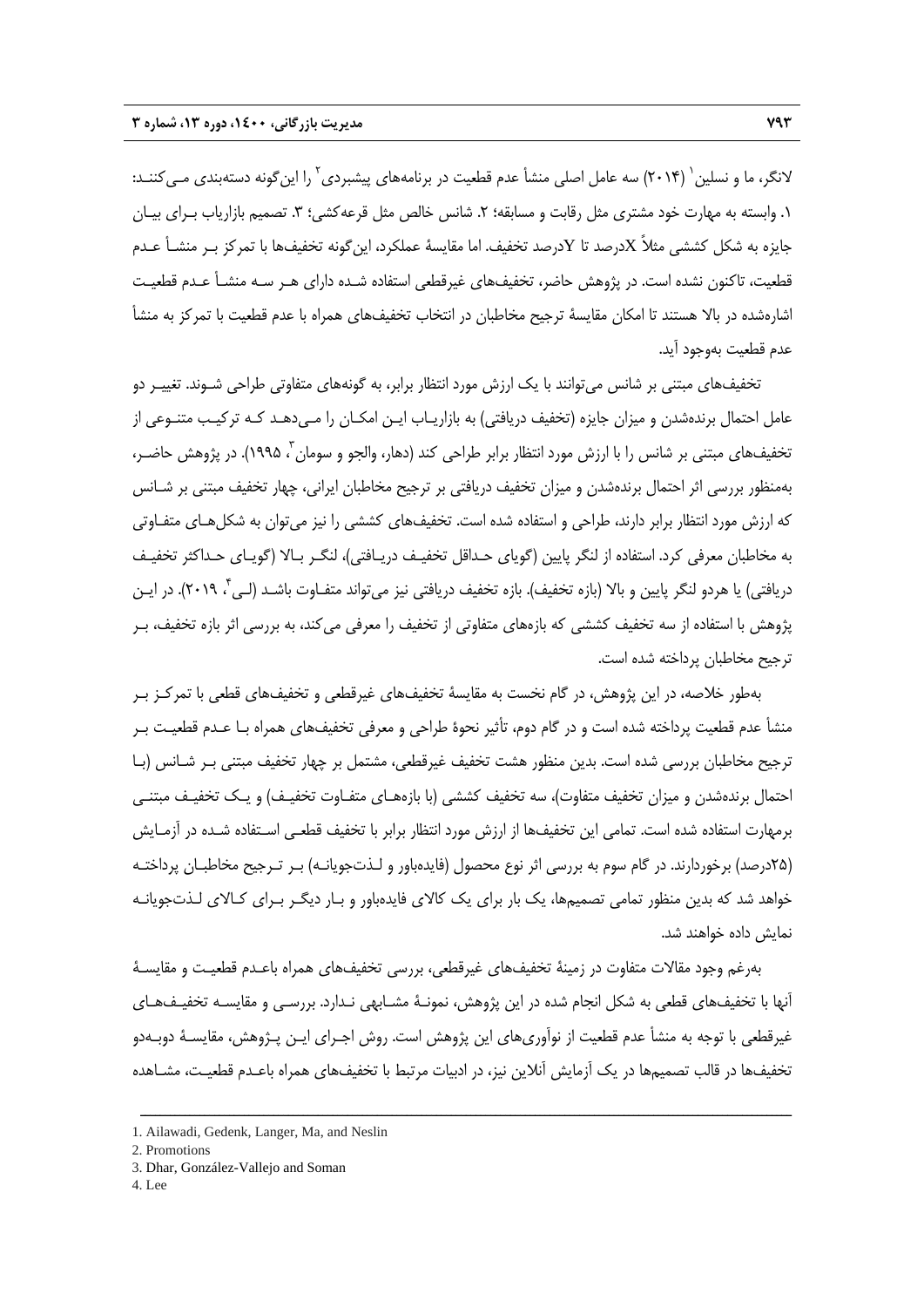نشده است. اين روش اجرا، به پژوهشگر امكان ميدهد تا تمامي گزينههاي موجود را بهصورت مجموعهاي از تصـميمهـا به مشاركتكننده نشان داده و مقايسهاي درونگروهي كامل انجام دهد. علاوه بر نكات بالا، بررسـي نويسـندگان نشـان ميدهد كه هيچ مقاله فارسي و با مشاركتكنندگان ايراني، به موضوع تخفيفهاي همراه باعدم قطعيت نپرداخته است كه اين موضوع نيز از نوآوريهاي اين پژوهش در ايران محسوب ميشود.

# **پيشينة پژوهش**

در بخش پيشينه پژوهش، ابتدا به مرور ادبيات گذشته در خصوص مزايا و معايب استفاده از عـدم قطعيـت در تخفيـفهـا پرداخته شده است و در ادامه، ادبيات مربوط به منشأ عدم قطعيت، نقش ميزان احتمـال برنـدهشـدن و جـايزه دريـافتي و همينطور نوع محصول بر اثربخشي تخفيفهاي همراه باعدم قطعيت مرور خواهند شد.

# **قطعيت در مقايسه با عدم قطعيت در تخفيفهاي قيمتي**

در ادبيات گذشته، نظريههاي متفاوتي در تأييد يا رد استفاده از عدم قطعيت در تخفيفها مشاهده ميشود. مزر، شمپانير و آريلي' (٢٠١٧) در ابتداي مقاله خود به مرور برخي از نظريههاي موافق استفاده از قطعيت و نظريههاي موافق اسـتفاده از عدم قطعيت پرداختهاند. آنان در بخش نظريههاى موافق قطعيت به اثر عدم قطعيت<sup>۲</sup> (گنيزى، ليست و وو<sup>۳</sup> ، ۲۰۰۶) و اثر قطعيت<sup>"</sup> (كانمن و تورسكي °، ١٩٧٩) اشاره مي كنند. هردو اين نظريههـا پـيش.بينـي مـي كننـد كـه افـراد در مواجهـه بـا تخفيفهاي قطعي و غيرقطعي، تخفيفهاي قطعي را ترجيح خواهند داد.

مزر و همكاران در ادامه به معرف*ى* چهار نظريه اثر قيمت صفر ً، هزينــه تــراكنش ٌ، نــواَورى ٌ و كــاهش حساســيت ْ ميپردازند كه در راستاي تأييد استفاده از عدم قطعيت در تخفيفها هستند. اثر قيمت صفر پيشبيني ميكند تخفيفهـاي غيرقطعي كه كالايي بهصورت رايگان به افراد پيشنهاد ميدهد، ارزشمندتر ارزيابي خواهند شد. اثر هزينة تـراكنش، دليـل ديگري است كه ميتواند باعث جذابيت تخفيفهاي غيرقطعي با كالاي رايگان باشد. برندهشـدن كـالاي رايگـان باعـث ميشود كه افراد، نيازي به بيرون آوردن كيف پـول و پرداخـت وجـه نداشـته باشـند. همچنـين مشـتريان ممكـن اسـت تخفيفهاي غيرقطعي را بهدليل نوآوري آنها و اينكه تا بهحال در معرض چنين تخفيفي قرار نگرفتهاند، جذابتـر ارزيـابي كنند. آخرين عامل تأييدكننده تخفيفهاي غيرقطعي معرفيشده توسط مرز و همكـاران، كـاهش حساسـيت اسـت. آنـان معتقدند استفاده از تخفيفهاي غيرقطعي، به كاهش حساسيت به قيمت در مشتريان منجر ميشود.

- 4. Certainty Effect
- 5. Kahneman and Tversky
- 6. Zero Price Effect
- 7. Transaction Cost
- 8. Novelty
- 9. Diminishing Sensitivity

<sup>1.</sup> Mazar, Shampanier and Ariely

<sup>2.</sup> Uncertainty Effect

<sup>3.</sup> Gneezy, List and Wu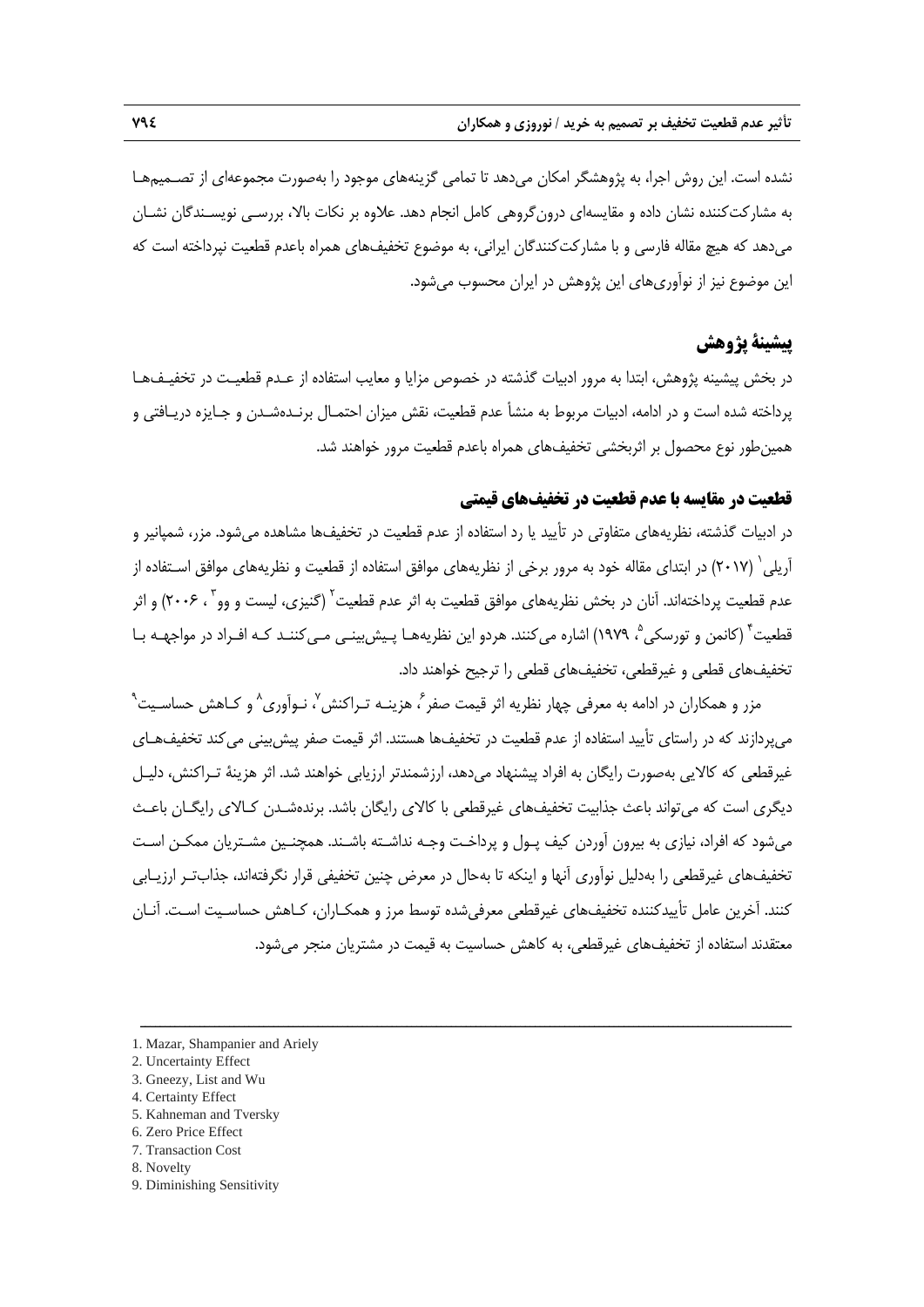مزر و همكاران (2017) پس از انجام آزمايشهاي خود نشان دادند كه تخفيفهاي احتمالي 1 با قيمت صفر (كـالاي مجاني) نسبت به تخفيفهاي عادي با همان ارزش مورد انتظار جذابيت بيشتري دارند. آنها دريافتند كه اين تفاوت بهدليل جذابيت قيمت صفر، پرهيز از هزينه تراكنش يا نوآوري اين نـوع تخفيـفهـا نيسـت، بلكـه اسـتفاده از ايـن تخفيـفهـا، حساسيت به قيمت را در مشتريان كاهش ميدهد.

دهار و همكاران (۱۹۹۵) نيز بهطور مشابه با استناد به اثر قطعيت (كانمن و تورسكى<sup>۲</sup>، ۱۹۷۹) بهعنوان نظريــهاى در تأييد استفاده از تخفيفهاي قطعي، به توصيف نظريه ابهام پرداختند. ادبيات نظريه تصميم رفتاري در مـورد ابهـام ّ بيـان ميكند كه پاسخ افراد به غيرصريح بودن قمار وابسته به احتمال مورد انتظـار آنهـا از خروجـي مطلـوب اسـت (اينـورن و هوگارث '، 19۸۵). زماني كه احتمال پايين است، افراد عدم صراحت را ترجيح ميدهند (كـان و سـارين ''، ۱۹۸۸؛ كرلـي و باتس ً، ۱۹۸۵) درصورتیکه زمانی که احتمال برندهشدن بالا باشد، از عدم صراحت پرهیز میکنند (بکر و بـراون سـان <sup>۷</sup> ، 1964؛ كرلي و ياتس، 1985). در واقع هنگام مقايسة تخفيفهاي قطعي مرسوم با تخفيفهـاي همـراه باعـدم قطعيـت، زماني كه شانس برندهشدن پايين است، اثر قطعيت و اثر ابهام در جهت خلاف يكديگر قـرار دارنـد و زمـاني كـه شـانس برندهشدن بالا باشد هر دو در يك جهت اثر ميگذارند. در نتيجه اثر ابهام بيشـتر از اثـر قطعيـت، مـيتوانـد باعـث شـود تخفيفهاي همراه باعدم قطعيت و احتمال پايين، عملكرد بهتري نسبت به تخفيفهاي قطعي رايج هم هزينه خود داشته باشند (دهار و همكاران، 1995). دهار و همكاران در مقاله خود نشان دادند كه غيردقيق بيانكردن تخفيفها بـا احتمـال برندهشدن كم، در مقايسه با تخفيفهاي عادي و رايج كه ميزان دقيق تخفيف را بيان ميكنند، به قصـد خريـد بيشـتري منجر ميشود.

آبلاوادي، گندنک، لانگر، ما و نسلين ۲۰۱۴) نيز يا اشاره به تنش موجود در ادبيات در مورد تأييد يا رد اسـتفاده از عدم قطعيت در تخفيفها، بيان ميكنند كه دو موضوع در زمينه برنامههاي پيشبردي همراه با عدم قطعيت مورد اهميـت است: .1 ريسكگريزي مشتريان و .2 ادراك مشتريان از احتمال برندهشدن. مشتريان عموماً ريسكگريزند و در مطالعات گذشته بسياري از مشتريان ريسک $\mathcal{P}_{\lambda}$ يز مشاهده شدهانـد (روبرتـز و اربـن`، ۱۹۸۸؛ اينگـار، جديـدي و کـوهلي ``، ۲۰۰۸؛ نارايانان، مانچادا'`، ٢٠٠٩) كه اين موضوع در مقابل استفاده از روش هاي تخفيف همراه با عدم قطعيت قرار مي گيرد. امـا نكته اين است كه اغلب مشتريان در مواجهه با عدم قطعيت، شانس برنـدهشـدن را بيشـتر ازآنچـه واقعيـت دارد ، ادراك ميكنند (آيلاوادي و همكاران، 2014). اين موضوع ممكن است به اين دليل باشد كه مشتريان باور داشـته باشـند كـه از

ــــــــــــــــــــــــــــــــــــــــــــــــــــــــــــــــــــــــــــــــــــــــــــــــــــــــــــــــــــــــــــــــــــ

- 7. Becker and Brownson
- 8. Ailawadi, Gedenk, Langer, Ma, and Neslin

11. Narayanan and Manchanda

<sup>1.</sup> Probabilistic price promotions

<sup>2.</sup> Kahneman and Tversky

<sup>3.</sup> Ambiguity

<sup>4.</sup> Einhorn and Hogarth

<sup>5.</sup> Kahn and Sarin

<sup>6.</sup> Curley and Yates

<sup>9.</sup> Roberts and Urban

<sup>10.</sup> Gneezy, List and Wu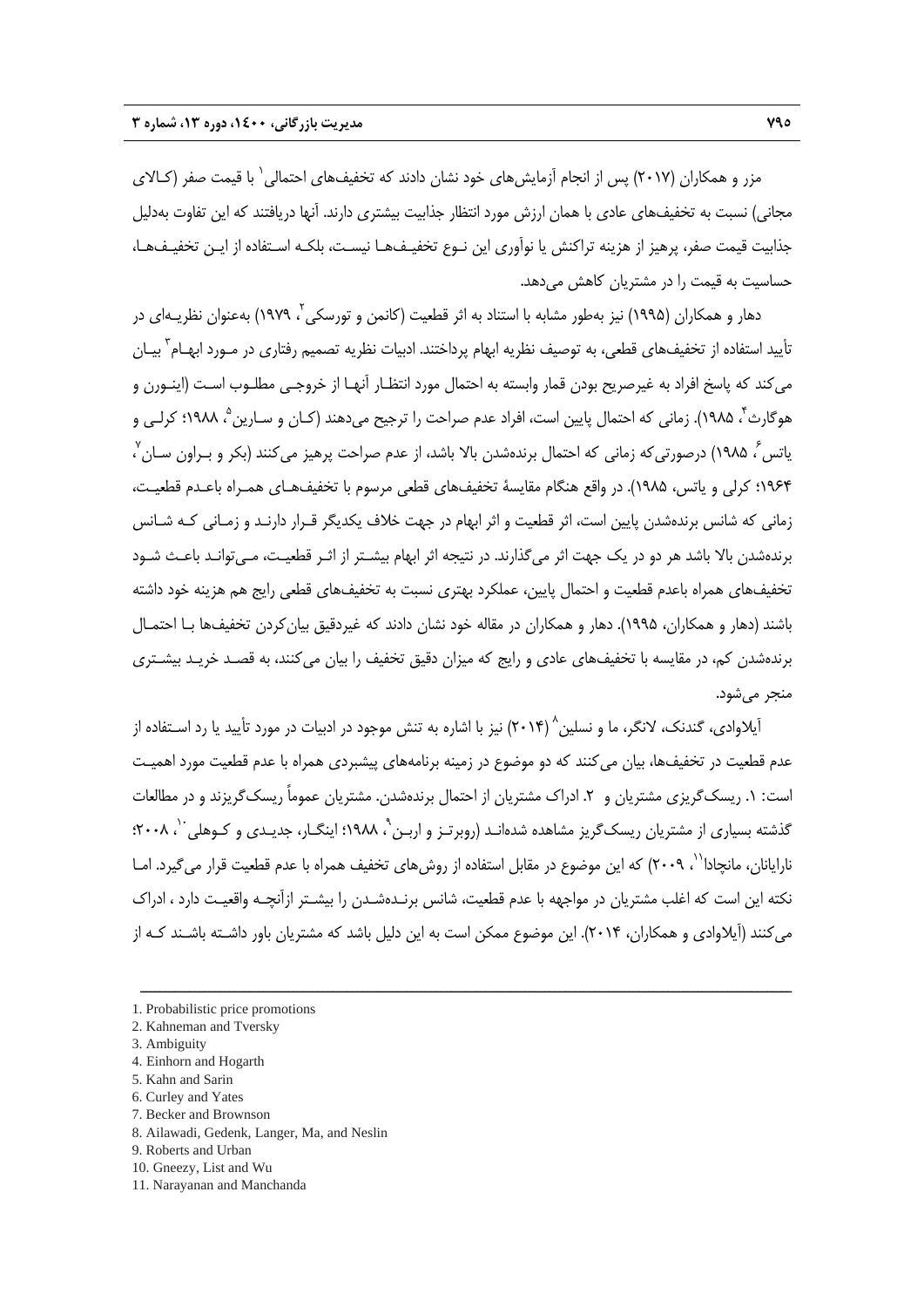ديگران خوششانسترند (كرن و وگنار<sup>'</sup>، ١٩٨٨) يا اينكـه آنهـا ذات خـوش بينانـهاى دارنـد (الـوى و آبرامسـون <sup>٢</sup>، ١٩٨٨؛ گلداسميت و امير، 2010). همچنين برنامههاي پيشبردي علاوه بر اينكه باعـث منـافع مـالي (ماننـد ذخيـره پـول) بـراي مشتريان ميشوند، داراي منافع لذتجويانهاي چون سـرگرمي و هيجـان هسـتند (چانـدون، ونسـيک و لارنـت<sup>"</sup>، ٢٠٠٠؛ راقوبير، اينمان و گرانده با ۲۰۰۴) و اين بعد سرگرمي و هيجان مي تواند در تخفيف&اي همراه باعـدم قطعيـت پررنـگ1تـر باشد و جذابيت آنان را در مقايسه با تخفيفهاي عادي بيشتر كند. آيلاوادي و همكاران اينگونه جمعبندي ميكننـد كـه ممكن است تنها نظريههاي قطعيت يا ابهام براي توصيف واكنش مخاطبان به اينگونه تخفيفها كافي نباشد. از يك سو مشتريان بهدليل ريسكگريزي، تخفيفهاي همراه باقطعيت را ترجيح ميدهند و از سوي ديگر، تخفيفهاي همراه باعدم قطعيت ميتوانند بهدليل خوشبيني مشتريان در محاسبه احتمال برندهشدن مؤثرتر باشند. جـدول زيـر بـهطـور خلاصـه نظريههاي متفاوت در رابطه با استفاده از عدم قطعيت در تخفيفها را بيان ميكند.

| تأييد استفاده از قطعيت/عدم قطعيت                                        | ا منبع                    | نظريه            |
|-------------------------------------------------------------------------|---------------------------|------------------|
| در راستای تأیید قطعیت                                                   | کانمن و تورسکی (۱۹۷۹)     | اثر قطعيت        |
| در راستای تأیید قطعیت                                                   | گنیزی و همکاران ( ۲۰۰۶)   | اثر عدم قطعيت    |
| در راستای تأیید قطعیت برای احتمال زیاد و تأیید عدم قطعیت برای احتمال کم | اینورن و هوگارث (۱۹۸۵)    | اثر ابهام        |
| در راستای تأیید عدم قطعیت و کالای رایگان                                |                           | هزينه تراكنش     |
| در راستای تأیید عدم قطعیت و کالای رایگان                                |                           | اثر قيمت صفر     |
| در راستای تأیید عدم قطعیت و کالای رایگان                                | مزر و همکاران (۲۰۱۷)      | كاهش حساسيت      |
| در راستای تأیید عدم قطعیت در صورت تجربهنکردن اینگونه تخفیفها در گذشته   |                           | نوأورى           |
| در راستای تأیید عدم قطعیت                                               |                           | خوش بینی مشتریان |
| در راستای تأیید عدم قطعیت (وابسته به نحوه اجرا)                         | أيلاوادي و همكاران (٢٠١۴) | لذت و سرگرمي     |

**جدول .1 نظريههاي موافق و مخالف استفاده از عدم قطعيت در تخفيفها** 

# **احتمال برندهشدن و ميزان جايزه دريافتي در تخفيفهاي غيرقطعي مبتني بر شانس**

تخفيفهاي مبتني بر شانس ميتوانند با يك ارزش مورد انتظار برابر به گونههاي متفاوتي طراحي شوند. تغييـر دو عامـل احتمال برندهشدن و جايزه (ميزان تخفيف دريافتي) به بازارياب اين امكان را ميدهد كه تركيب متنوعي از تخفيـفهـاي مبتني بر شانس را با ارزش مورد انتظار برابر با يك مقدار مشخص تخفيف قطعي طراحي كند. دهار و همكارانش (1995) در مقالهاي، از حالتهاي مختلف تخفيفهاي غيرقطعـي بـا ارزش مـورد انتظـار يكسـان اسـتفاده كردنـد. بـراي مثـال، برنامههاي پيشبردي زير از لحاظ هزينه براي بازاريابان يكسان است:

<sup>1.</sup> Keren and Wagenaar

<sup>2.</sup> Alloy and Abramson

<sup>3.</sup> Chandon, Wansink and Laurent

<sup>4.</sup> Raghubir, Inman, and Grande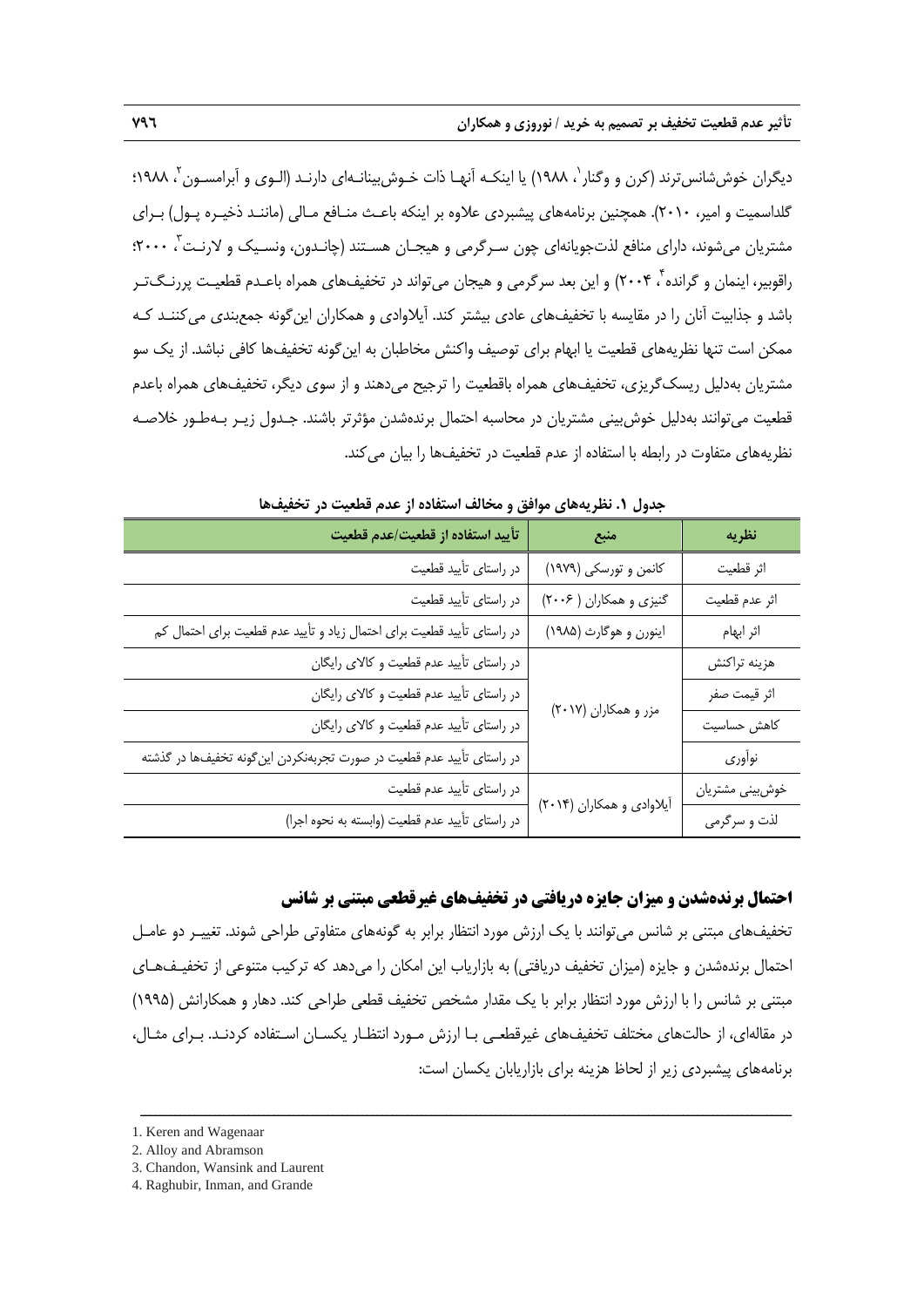- 20درصد تخفيف روي تمامي اجناس؛
- 25درصد شانس برندهشدن 80درصد تخفيف؛
- 80درصد شانس برندهشدن 25درصد تخفيف؛
- 20درصد احتمال برندهشدن كالاي رايگان (100درصد تخفيف).

ادبيات گذشته به بررسي اثر ميزان احتمال برندهشدن بر اثربخشي تخفيفها پرداختـهانـد. لـي، مـوروج، هـوكمن و 1 آريلي (2019) به اين نتيجه رسيدند كه تخفيفهاي با احتمال برندهشدن كم، در مقايسه با تخفيف عادي با ارزش مـورد ُنتظار برابر، به شكل مؤثرترى تقاضا را تحريک م*ى ک*نند. آنان نشان دادند که اين موضوع بهدليل کاهش رنـج پرداخـت<sup>۲</sup> ٔست. یائو، چن و ژائو ٌ (۲۰۱۳) نیز نشان دادند که زمانی که احتمال برندهشدن تخفیف کم است، تخفیفهـای بـا جـایزه غيردقيق عملكرد بهتري نسبت به تخفيفهاي با جايزه دقيق دارند. دهار و همكاران (1995) دريافتند كه غيردقيق بيـان كردن تخفيفهاي با احتمال برندهشدن كم، ميتواند به قصد خريد بيشتري در مقايسه با تخفيفهاي عـادي و رايـج كـه ميزان دقيق تخفيف را بيان ميكنند، منجر شود.

# **بازه تخفيف در تخفيفهاي كششي**

لي<sup>۲</sup> (۲۰۱۹) به بررسي اثر استفاده از يک لنگر يا دو لنگر و همچنين باورپذيري<sup> ۵</sup> اين لنگرها در تخفيف،هـاي کششــ <sub>،</sub> بـر نخفيف مورد انتظار ً، پس|نداز مورد انتظار ٰ، انصاف قيمتى ٰ و ارزش ادراک شده ْ پرداختند. وى در آزمايش اول خود رابطه معناداري بين تعداد لنگرها و باورپذير بودن لنگرها بر پسانداز مورد انتظار و ادراكات مشتريان مشاهده كردند؛ بهخصوص در حالت تك لنگر (تا Xدرصد تخفيف)، تخفيفهاي كششياي كه معرف بـالاترين ميـزان تخفيـف باورپـذير بودنـد، در اثرگذاري بر ادراك از انصاف و ارزش مخاطبان در مقايسه با تخفيفهايي كه بـالاترين ميـزان تخفيـف آنهـا بـه شـكلي باورناپذير بيان شده بود، عملكرد بهتري داشتند. وي به اين نتيجه رسيد كه در تخفيفهاي كششي با لنگر بالا، مشـتريان پسانداز مورد انتظار خود را بر اساس اين لنگر تنظيم ميكنند و به باورپذيربودن يا نبودن تخفيف توجهي نميكنند.

كي يو، كرنگ و متيلا (2016) به مقايسه بيان حداكثر تخفيف يا حداقل تخفيف در تخفيفهاي كششي پرداختند و نشان دادند مشتريان ادراك ذخيره بيشتري از تخفيفهاي كششي با حداكثر ميزان تخفيف دارند. آنها در ادامه اسـتفاده از يك بازه تخفيف را با بيان ميانگين تخفيف مقايسه كردند و نشان دادند كه مشتريان با ميـزان اعتمـاد بـه نفـس بـالا، از تخفيفهاي كششي كه بازهاي از تخفيف را معرفي ميكنند، ادراك ذخيره بيشتري دارند، در حالي كه مشتريان با اعتمـاد به نفس پايين، اين ادراك بيشتر را در خصوص تخفيفهاي كششي با ميانگين بيان شده دارند.

- 1. Lee, Morewedge, Hochman and Ariely
- 2. Pain of Paying
- 3. Yao, Chen and Zhao
- 4. Lee
- 5. Plausible
- 6. Expected price discount
- 7. Expected saving
- 8. Price fairness
- 9. Perceived value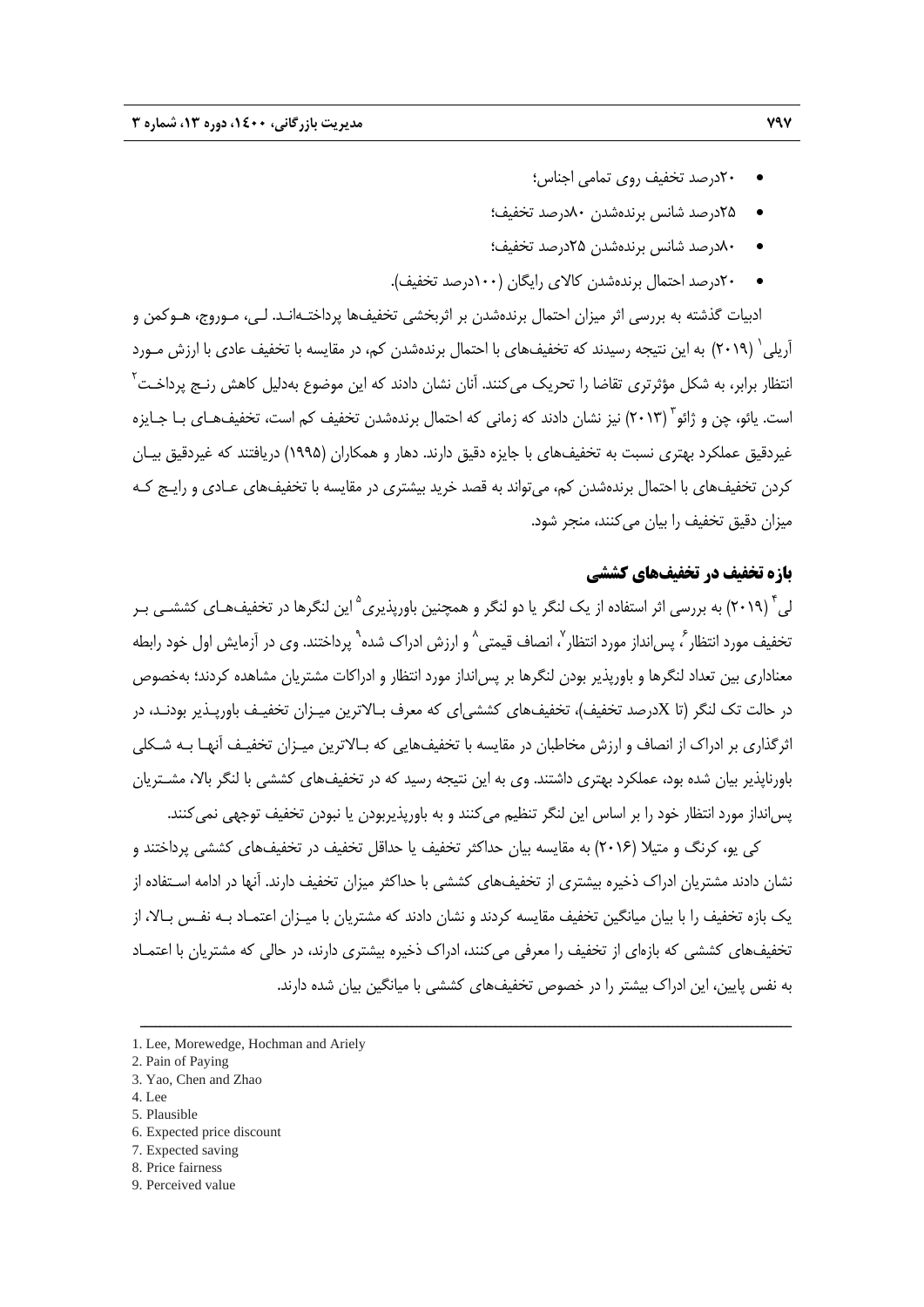# **تأثير نوع محصول بر تصميم به مشاركت در تخفيفهاي غير قطعي**

لاران و سيروس ( ٢٠١٣) نشان دادند كه زماني كه تصميم خريد از نوع احساسي است، احتمـال خريـد در تخفيـفهـاي غيرقطعي بيشتر از تخفيفهاي قطعي است. آنان در بررسي خريدهايي با تصميم شناختي، به عكـس ايـن مـورد رسـيدند (احتمال خريد در تخفيف&اي عادي بيش از تخفيف&اي غيرقطعـي). هـوک، بـاقچي و اندرسـون (٢٠٢٠) برنـدهشـدن تخفيف در يک بازي پيشبردي ' را با دريافت تخفيف عادي مقايسه كردند و نشان دادند كه مشترياني كه ايـن تخفيـف را در يک بازى بهدست مىآورند، در مقايسه با گروهى که تخفيف را بهطور قطعى دريافت کـردهانـد، نـرخ تبـديل ٔ (ميـزان استفاده از تخفيف بهدستآمده براي خريد كالا) بيشتري دارند. آنان در ادامه به بررسي تأثير نوع محصـول (فايـدهبـاور و لذتجويانه) بر نرخ تبديل مشتريان پرداختند و دريافتند كه در تخفيفهاي بازيگونه، زمـاني كـه محصـول لـذتجويانـه است، نرخ تبديل بيشتر از زماني است كه محصول فايدهباور است.

# **فرضيههاي پژوهش**

در اين پژوهش با اجراي يك آزمايش آنلاين به بررسي انتخاب افراد در مواجهه با تخفيـفهـاي قطعـي و تخفيـفهـاي همراه باعدم قطعيت پرداخته شده است. در گام نخست، بهدنبال بررسي واكنش مخاطبان در مواجهه با تخفيف غيرقطعي در مقايسه با تخفيف قطعي خواهيم بود. ادبيات گذشته بيانگر دو رويكرد متفاوت به استفاده از عدم قطعيت در تخفيفهـا است. همان طور كه در جدول 1 مشاهده شد، نظريههاي تأييدكنندة استفاده از عدم قطعيـت، هريـك در شـرايط خاصـي كاربرد دارند و نظريههاي پايهاي همچون اثرقطعيت<sup>0</sup> (كانمن و تورسكي، ١٩٧٩)، اثر عدم قطعيـت (گنيـزي و همكـاران، 2006) و اثر ابهام (اينورن و هوگارث، 1985) همگي در راستاي ترجيح قطعيت در مقابل عدم قطعيتاند، بههمـين دليـل در تدوين فرضيههاي اين پژوهش به اين نظريهها استناد خواهيم كرد.

**فرضية :1** افراد در مقايسة تخفيفهاي قطعي و تخفيفهاي همراه با عدم قطعيت، تخفيفهاي قطعي را ترجيح خواهنـد داد.

همان طور كه در مقاله آيلاوادي و همكارانش (2014) اشاره شده است، عدم قطعيت در تخفيفها مـيتوانـد منشـأ متفاوتي داشته باشد. اين مقاله عدم قطعيت در تخفيفها را به سه عامل اصلي ارتباط ميدهد: شانس، مهارت مشتريان و تصميم بازارياب براي مبهم بيان كردن تخفيف. در ادامة اين پژوهش، به بررسي اثر منشأ عدم قطعيت بـر انتخـاب افـراد خواهيم پرداخت و بدين منظور، براي فرضية اول، سه فرضيه فرعي مطرح ميكنيم: **فرضية :1-1** افراد در مقايسه تخفيفهاي قطعي و تخفيفهاي غيرقطعي مبتني بر شانس، تخفيفهاي قطعي را ترجيح

- 2. Hock, Bagchi and Anderson
- 3. Promotional game
- 4. Conversion rate
- 5. Certainty Effect

خواهند داد.

<sup>1.</sup> Laran and Tsiros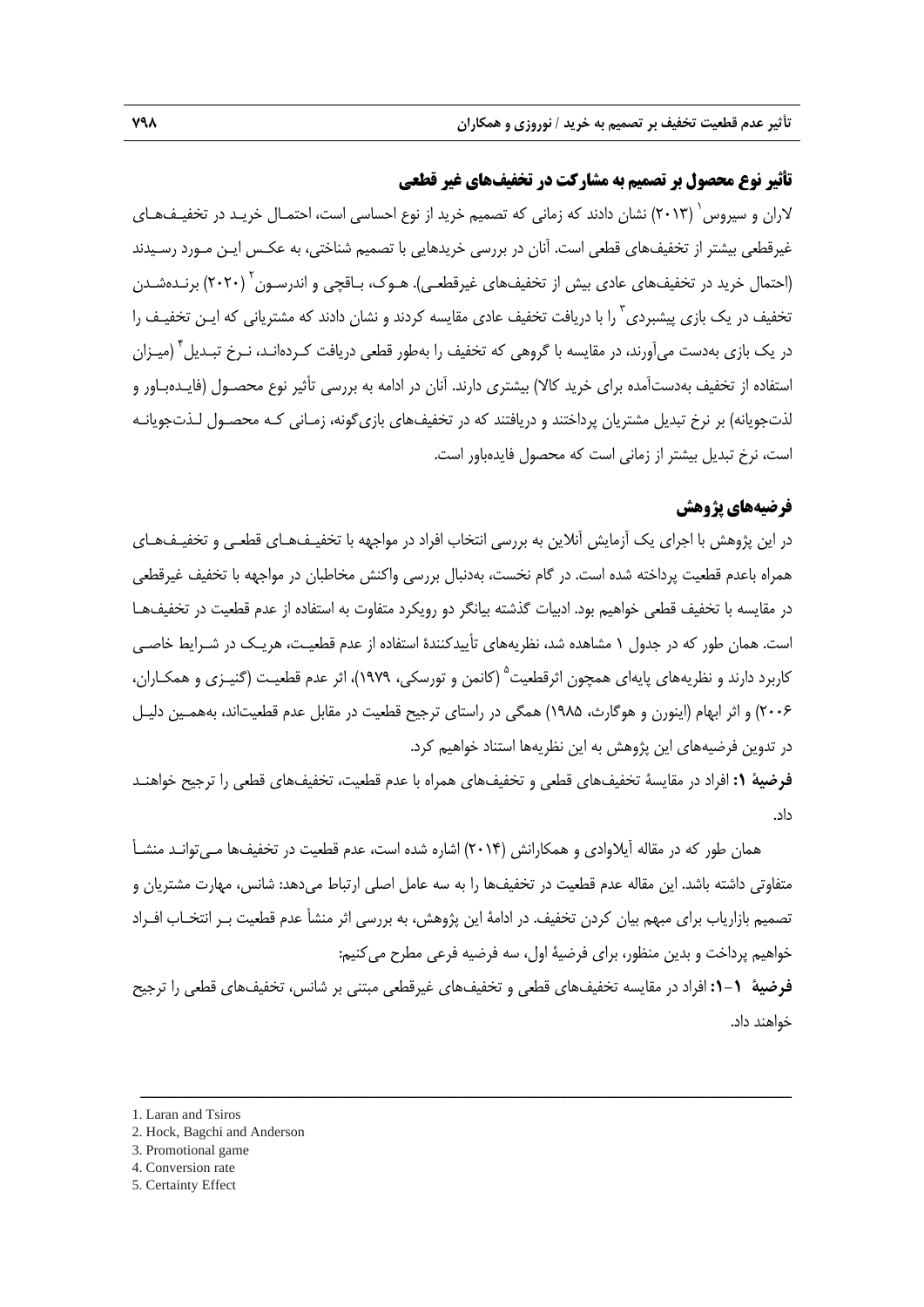**فرضيه :1-2** افراد در مقايسه تخفيفهاي قطعي و تخفيفهاي غيرقطعي مبتني بر مهارت، تخفيفهاي قطعي را ترجيح خواهند داد.

**فرضيه :1-3** افراد در مقايسه تخفيفهاي قطعي و تخفيفهاي غيرقطعي كششي، تخفيفهاي قطعي را ترجيح خواهنـد داد.

در طراحي تخفيفهاي مبتني بر شانس ميتوان با تغيير احتمال برندهشدن و ميزان تخفيف دريـافتي، بـه تركيبـات متفاوتي از تخفيفهاي با ارزش مورد انتظار برابـر دسـت يافـت. ادبيـات گذشـته بيـانگر ايـن موضـوع اسـت كـه افـراد تخفيفهاي با احتمال كم و جايزه زياد را به تخفيفهاي با احتمال زياد و جايزه كم تـرجيح مـيدهنـد (لـي و همكـاران، 2019؛ يائو، چن و ژائو، 2013؛ دهار و همكاران، 1995). در اين پژوهش با در نظر گرفتن چهار تركيب مختلف از احتمال برندهشدن و ميزان تخفيف دريافتي به بررسي تأثير اين موضوع بر انتخاب مخاطبان ايراني خواهيم پرداخت: **فرضية :2** تركيبات مختلف احتمال برندهشدن و ميزان جايزه دريافتي در تخفيفهاي مبتني بـر شـانس بـا ارزش مـورد انتظار برابر، به ترجيح متفاوت در مخاطبان منجر ميشود.

همان طور كه اشاره شد، تخفيفهاي كششي، تخفيفهايي هستند كه ميزان تخفيـف بـهصـورت بـازهاي و مـبهم معرفي ميشود. در طراحي اينگونه تخفيفها دو لنگر پايين و بالا مورد استفاده قرار خواهند گرفت. در ايـن پـژوهش بـه بررسي اثر بازه تخفيف بيان شده بر ترجيح افراد خواهيم پرداخت. بر اساس يافته لي (2019) و اهميت نقش لنگر بالا بـر ادراك از تخفيف مشتريان، فرضيه سه را بهصورت زير تعريف خواهيم كرد:

**فرضيه :3** بازه تخفيف بيان شده در تخفيفهاي كششي بر انتخاب افراد تأثيرگذار است. تخفيفهاي بـا بـازه بـزرگتـر (لنگر بالاي بيشتر)، بر ترجيح مخاطبان اثر مثبت ميگذارد.

ادبيات گذشته بيانگر اين است كه نوع محصول (فايدهباور و لذتجويانه) و تصميم به خريد (احساسي يا شناختي) بر انتخاب افراد در مواجهه با تخفيفهاي غيرقطعي تأثيرگذارند و زماني كه محصول فايدهباور است، احتمال ترجيح تخفيـف غيرقطعي به تخفيف قطعي بيشتر خواهد بود (هوك، باقچي و اندرسون، 2020؛ لاران و سيروس، 2013). در اين پژوهش به بررسي اثر نوع محصول بر ترجيح مخاطبان ايراني خواهيم پرداخت:

**فرضيه :4** محصول فايدهباور در مقايسه با محصول لذتجويانه بر انتخاب افراد در تخفيفهاي همراه باعدم قطعيت تأثير مثبت دارد.

# **روششناسي پژوهش**

در اين پژوهش به بررسي واكنش مشتريان ايراني به تخفيفهاي همراه با عدم قطعيت در مقايسه با تخفيفهاي قطعـي خواهيم پرداخت. بهمنظور بررسي فرضيههاي پژوهش، آزمايش دو عاملي كامل (9 تخفيف \*2 محصول) درون آزمـودني اجرا شد. تمامي مشاركتكنندگان در مقابل تمامي تركيبهاي دوبهدو تمامي تخفيفها و هر دو محصول قرار گرفتند. در اين آزمايش، يك تخفيف قطعي و هشت تخفيف غيرقطعي طراحي شد. بهمنظور حفظ مقايسهپـذيري تخفيـفهـا، بـراي تمام تخفيفهاي استفاده شده در آزمايش ارزش مورد انتظار يكساني در نظر گرفتـه شـد. بـا توجـه بـه ادبيـات گذشـته،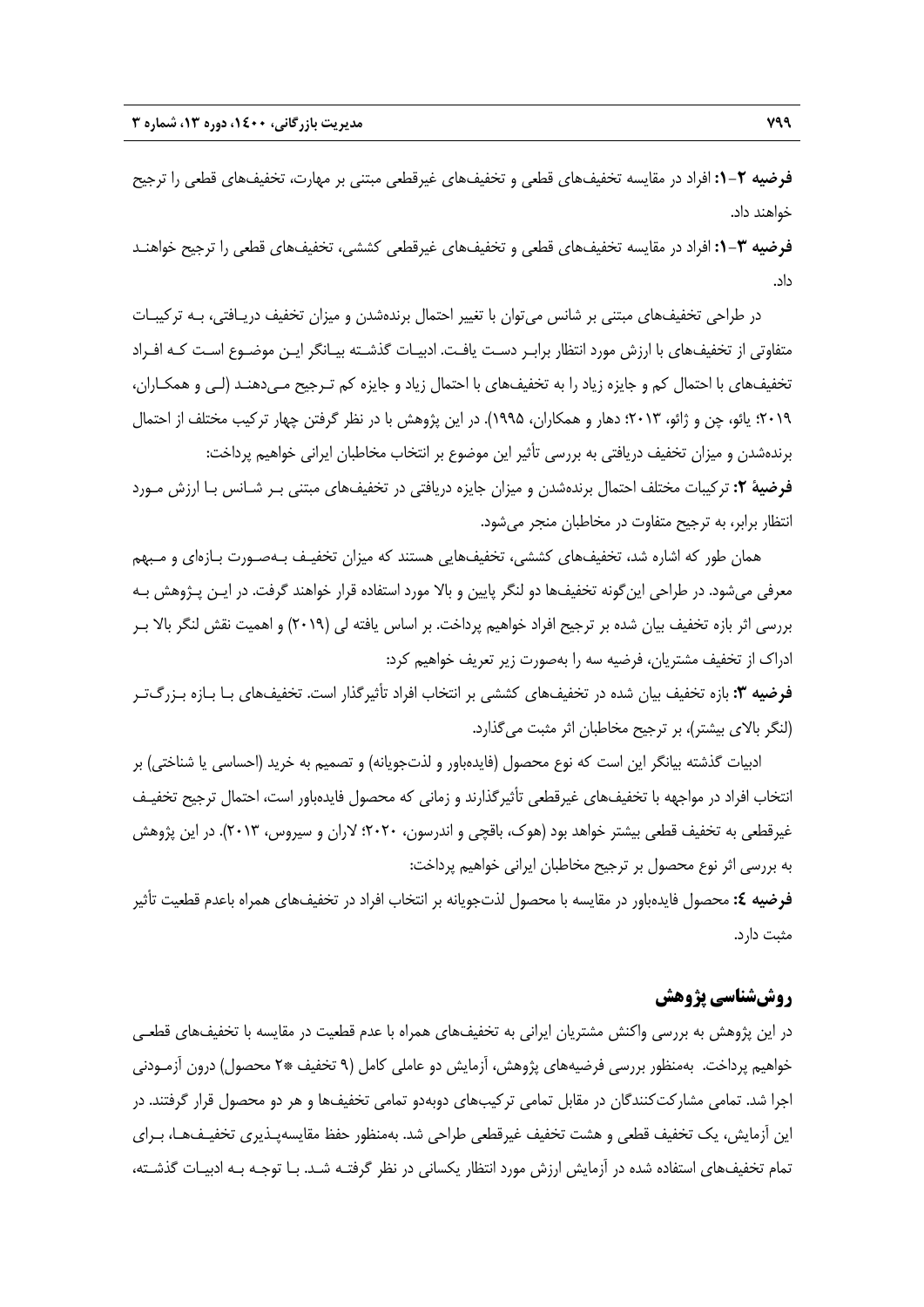۲۵درصد بهعنوان ارزش مورد انتظار تخفيف&اي اين آزمايش انتخـاب شـد (الـوي، بورنمـان و ويسـكه`، ۲۰۱۵؛ هـوک، ، 2020). <sup>2</sup> باقچي و اندرسون

بهمنظور بررسي فرضيه اول، برنامههاي پيشبردي همراه با عدم قطعيت را بر اساس ماهيت عـدم قطعيـت بـه سـه گروه دستهبندي شده است:

- .1 عدم قطعيت وابسته به شانس (تخفيفهاي مبتني بر شانس)؛
- .2 عدم قطعيت وابسته به مهارت (تخفيفهاي مبتني بر مهارت)؛
- .3 عدم قطعيت ناشي از تصميم بازارياب به غيردقيق بيان كردن ميزان تخفيف (تخفيفهاي كششي).

در تخفيف مبتني بر مهارت، يك مهارت كه افراد در پيش پرسشنامه احتمال برندهشدن خود را به شكل معنـاداري 40 تا 60درصد تعيين كرده بودند، استفاده شد. براي تأكيد بـر ايـن موضـوع و حفـظ ارزش مـورد انتظـار برابـر بـا سـاير تخفيفها، در ابتداي آزمايش از مشاركتكنندگان خواسته شد فرض كنند دشواري اين فعاليت در حـدي اسـت كـه آنهـا 50درصد احتمال موفقيت دارند.

بهمنظور بررسي فرضيه دوم، نقش ميزان احتمال برندهشدن و جايزه دريـافتي در تـرجيح مشـتريان، چهـار تركيـب مختلف از احتمال برندهشدن و ميزان تخفيف دريافت شده در تخفيفهاي مبتني بر شـانس مـورد اسـتفاده قـرار گرفـت. بهمنظور بررسي اثر رنج پرداخت، يك گزينه دريافت كالا بهصورت رايگـان (25درصـد احتمـال برنـدهشـدن 100درصـد تخفيف) نيز طراحي شد.

بهمنظور بررسي فرضيه سوم، در تخفيفهاي كششي، سه تخفيف با بازههاي متفـاوت كـه 25درصـد (ارزش مـورد انتظار تعيين شده) ميانه بازه باشد، انتخاب شد.

بهمنظور بررسي فرضية چهارم، اثر نوع كالا بر ترجيح مخاطبان، آزمايش با دو كالاي متفاوت به اجرا درآمـد. بـراي انتخاب كالاي لذتجويانه و فايدهباور از پيش پرسشiامه<sup>۳</sup> استفاده شد. ۲۰ نفر به دو سؤال<sup>۴</sup> دربارهٔ ۱۰ كالاي<sup>۵</sup> ذكر شـده پاسخ دادند و در نهايت پاور بانک (0/011 × 7/40 MH = 7/48 و 6/2٣) بهعنوان كالاي فايدهبـاور و تـابلو فـرش و (Mu = 8/۸۶ مینظور جلوگیری از تأثیر قیمت (Mu = 8/۸۶ و +10 mu) بهعنوان كالای لذتجویانه انتخاب شدند. بهمنظور جلوگیری از تأثیر قیمت كالا بر تصميم مشتريان، هر دو كالا با قيمت مشابه (300 هزار تومان) برچسب خورد. بهمنظـور جلـوگيري از تـأثير برنـد كالا بر تصميمها، تنها اسم محصولات و قيمت آن در آزمايش درج شد. از مشاركتكنندگان درخواسـت شـد كـه فـرض كنند هر يك از اين كالاها، برند بوده و از ويژگيهاي مطلوب آنان برخوردار است. جدول 2 تمامي 9 تخفيف استفاده شده در آزمايش و نوع هريك را بيان ميكند.

ــــــــــــــــــــــــــــــــــــــــــــــــــــــــــــــــــــــــــــــــــــــــــــــــــــــــــــــــــــــــــــــــــــ

.5 كتاب، تابلوفرش، شامپو، شسوار، بستني، ادكلن، پاوربانك، كفش ورزشي، جاروبرقي، شيشه پاك كن.

<sup>1.</sup> Alavi, Bornemann and Wieseke

<sup>2.</sup> Hock, Bagchi and Anderson

<sup>3.</sup> Pre study

<sup>.4</sup> يك) براي خريد اين محصول به ويژگيهاي عملكردي و كاربردي آن توجه ميكنم و اين تصميم بيشتر يك تصميم منطقي است (1 تا 7). دو) براي خريد اين محصول به جنبههاي لذتبخش آن توجه ميكنم و اين تصميم بيشتر يك تصميم احساسي است (1 تا 7).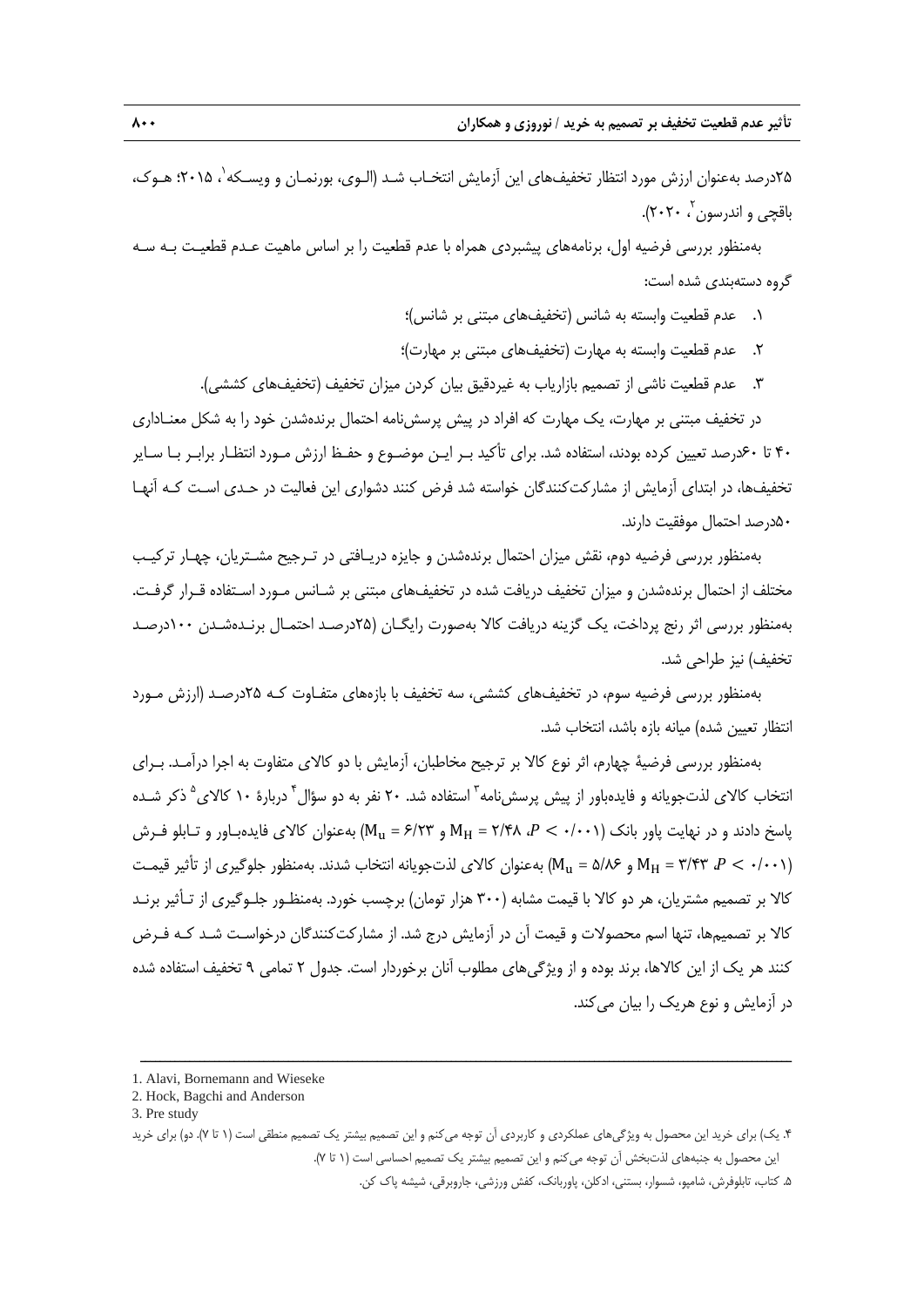|              | تخفیف استفاده شده در آزمایش                         | نوع تخفيف                 |
|--------------|-----------------------------------------------------|---------------------------|
|              | ٢۵درصد تخفيف روى تمامى محصولات                      | قطعى                      |
| ٢            | ۵۰درصد احتمال برندهشدن ۵۰درصد تخفيف                 | غیرقطعی ــ مبتنی بر شانس  |
| ٣            | يكسوم (٣٣درصد) احتمال برندهشدن ٧۵درصد تخفيف         | غیرقطعی ــ مبتنی بر شانس  |
| ۴            | ٧۵درصد احتمال برندهشدن يكسوم (٣٣درصد) تخفيف         | غیرقطعی ــ مبتنی بر شانس  |
| ۵            | ٢۵درصد احتمال برندهشدن كالا بهصورت رايگان           | غیرقطعی ــ مبتنی بر شانس  |
| ۶            | تا ۵۰درصد تخفیف                                     | غیرقطعی ۔ کششی            |
| $\mathsf{Y}$ | ١٠درصد تا ٣٠درصد تخفيف                              | غیرقطعی ۔ کششی            |
| ٨            | ٢٠درصد تا ٣٠درصد تخفيف                              | غیرقطعی _ کششی            |
| ٩            | پرتاب دارت به نیمهٔ میانی هدف و دریافت ۵۰درصد تخفیف | غیرقطعی ــ مبتنی بر مهارت |
|              |                                                     |                           |

**جدول.2 تخفيفهاي استفاده شده در آزمايش** 

# **روند اجراي آزمايش**

بهمنظور طراحی این آزمایش، از زبان برنامهنویسی جاوااسکریپت<sup>٬</sup> و کتابخانه جی|س٫سایک ٔ نسخه ۶/۱ استفاده شد (دی ليو و موتز<sup>7</sup>، ٢٠١۶). بهمنظور بارگذاري آزمايش و توليد لينک و اجراي آن روي سرور، از پلتفـرم يـاتوس<sup>٢</sup> نسـخه ٣/۵/٣ استفاده شد (لانگ، كان و فيلويچ °، ۲۰۱۵). در اين آزمايش ۹ تخفيف و ۲ نوع محصول استفاده شده كه تمـامي افـراد در تصميمهاي خود در مقابل تمامي تركيبهاي تخفيفها و محصولات قرار گرفتهاند. از اين منظر، آزمايش دوعاملي (9×2) و درون آزمودني است. بهمنظور جلب مشاركتكنندگان در آزمايش پيامي حامي توضـيحات مربـوط بـه فراينـد آزمـايش، مدت زمان آزمايش، ميزان هديه دريافتي و لينك آزمايش در شبكههـاي اجتمـاعي و يـك كـلاس درس بازاريـابي دوره كارشناسي به اشتراك گذاشته شد. در اين پيام، از افراد دعوت شده بود كه در يك آزمايش آنلاين كه بهمنظور استفاده در يك پژوهش دانشگاهي درباره واكنش مخاطبان به تخفيفها طراحـي شـده اسـت، شـركت كننـد. شـركت در آزمـايش اختياري بود و اطلاعات فردي مخاطبان جمعآوري نشد. پس از باز كردن لينك مربوط به آزمـايش در مرورگـر اينترنـت، مشاركتكنندگان وارد صـفحه خـوشآمـدگـويي و دسـتورالعمـل شـركت در آزمـايش شـدند. در ايـن دسـتورالعمل بـه مشاركتكنندگان گفته شد كه «در چند دقيقه پيش رو، در مقابل چندين تصميم قرار خواهيـد گرفـت و از شـما خواسـته خواهد شد كه در هر تصميم يكي از دو گزينه را انتخاب كنيد. در هر يك از اين تصميمها، در بالاي صفحه اسم و قيمت يك كالا را مشاهده خواهيد كرد و در زير آن، دو فروشگاه كه هر يك تخفيفي براي اين كالا عرضه كردهاند. در هر يـك از تصميمها فرض كنيد كه كالاي بيان شده برند و مشخصات مطلوب شما را دارد. لطفاً فشردن كليد «چپ» يا «راست» كيبورد، انتخاب كنيد كه ترجيح ميدهيد كالاي ذكر شده را از كدام فروشگاه (با كدام تخفيف) خريد كنيد».

ــــــــــــــــــــــــــــــــــــــــــــــــــــــــــــــــــــــــــــــــــــــــــــــــــــــــــــــــــــــــــــــــــــ

5. Lange, Kühn and Filevich

<sup>1.</sup> JavaScript

<sup>2.</sup> jsPsych

<sup>3.</sup> de Leeuw and Motz

<sup>4.</sup> JATOS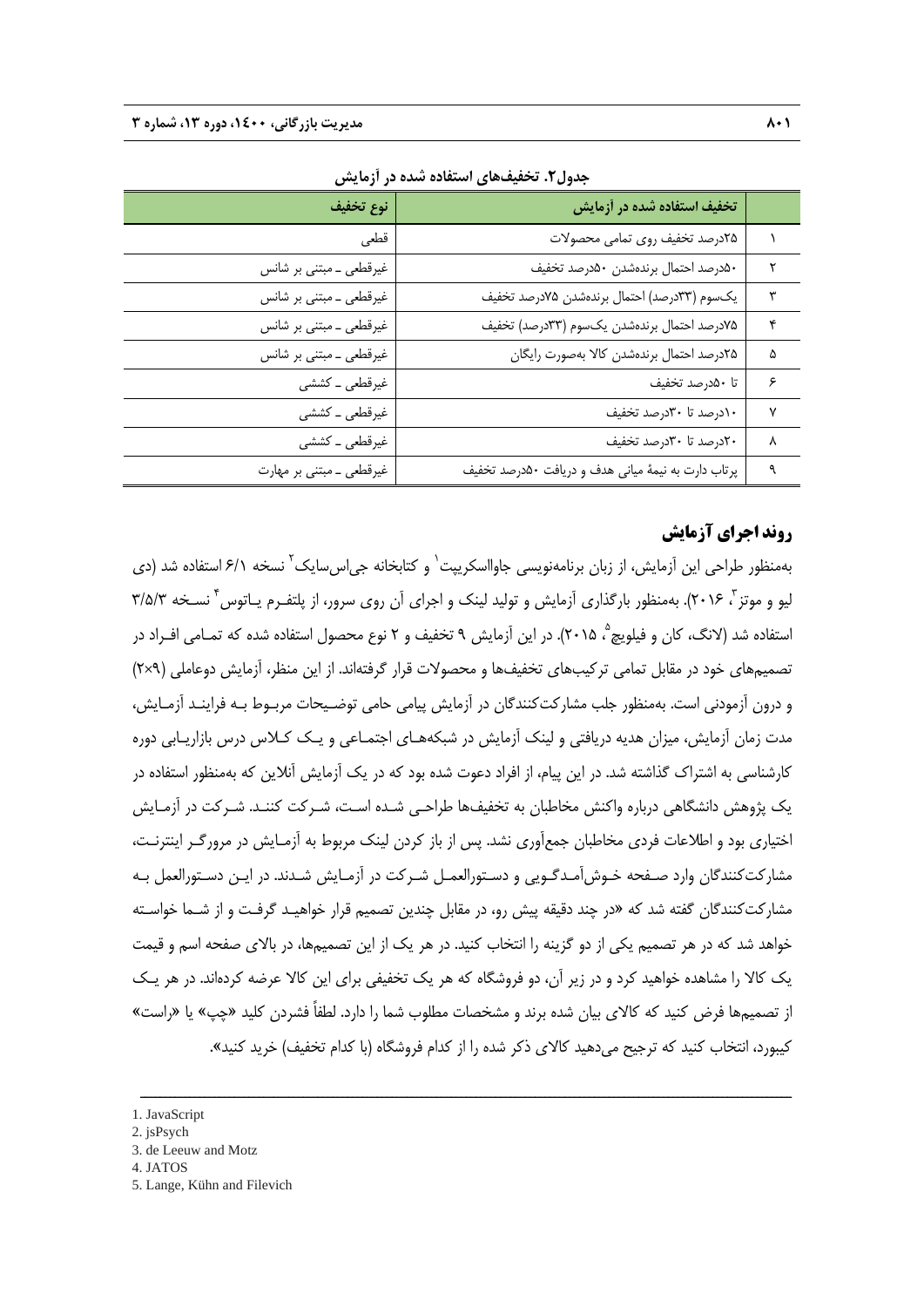در ادامه دستورالعمل، هر يك از تخفيفهاي استفاده شده با ذكر يك مثال به مخاطبان معرفي شدند تا از درك هـر يك از تخفيفها توسط مخاطبان اطمينان حاصل شود. پس از آن، يك نمونه از تصميمها بـراي مشـاركتكننـدگان بـه نمايش درآمد و بخشهاي مختلف يك تصميم با توضيحات كافي تشريح شد. قبل از نمايش هر تخفيـف يـك علامـت بهعلاوه در وسط صفحه به مدت 500 ميلي ثانيه نمايش داده ميشد تا نگاه مشاركتكنندگان را به وسط صفحه كشـيده و شروع ديدن هر تصميم از يك نقطه باشد. تصوير مربوط به هر تصميم تا انتخاب مشاركتكننده و فشـردن يكـي از دو كليد چپ يا راست، روي صفحه باقي ميماند. شكل زير نمونهاي از تصميمهاي نشان داده شده به مخاطبان است.



**شكل .1 نمونهاي از يك تصميم نشان داده شده به مخاطبان**

مشاركتكنندگان در مجموع در مقابل ٧٢ تصميم قرار گرفتند. اين تصميمها تركيب دوتايي از تمـام تخفيـف&ـا (٩ تخفيف) بودند كه يكبار براي كالاي پاوربانك و بار ديگر براي تـابلو فـرش تكـرار شـدند. ترتيـب نمـايش تصـميمهـا، محصولات و محل قرارگيري هر يك از تخفيفها (سمت چپ يا راست تصوير) بهصـورت تصـادفي بـود. پـس از پايـان آزمايش، از مشاركتكنندگان خواسته شد كه به دو سؤال جمعيتشناختي (جنسيت و گـروه سـني) پاسـخ دهنـد. از افـراد خواسته شد كه در صورت تمايل شركت در قرعهكشي هديه مشاركت، آدرس ايميل خـود را نيـز وارد كننـد. وارد كـردن آدرس ايميل اختياري بوده و آدرس ايميلها تنها بهمنظور انجام قرعهكشي بين مشاركتكنندگان و اعلام نتيجه به آنـان استفاده شدند. مشاركت در آزمايش حدود 15 دقيقه زمان ميبرد و بهمنظور تشكر از مشاركت افراد به قيـد قرعـه بـه 10 نفر، پنجاه هزارتومان هديه تعلق گرفت.

# **يافتههاي پژوهش**

تعداد ۵۹ نفر در آزمايش مشاركت كردند. ۵۹درصد مشاركتكنندگان زن و ۴۱درصد مرد بودند. اغلب مشاركتكنندگان در ردة سني 18 تا 24 سال (68درصد) و 25 تا 34 (24درصد) قرار داشتند و ساير گـروههـاي سـني در مجمـوع 8درصـد از مشاركتكنندگان بودند.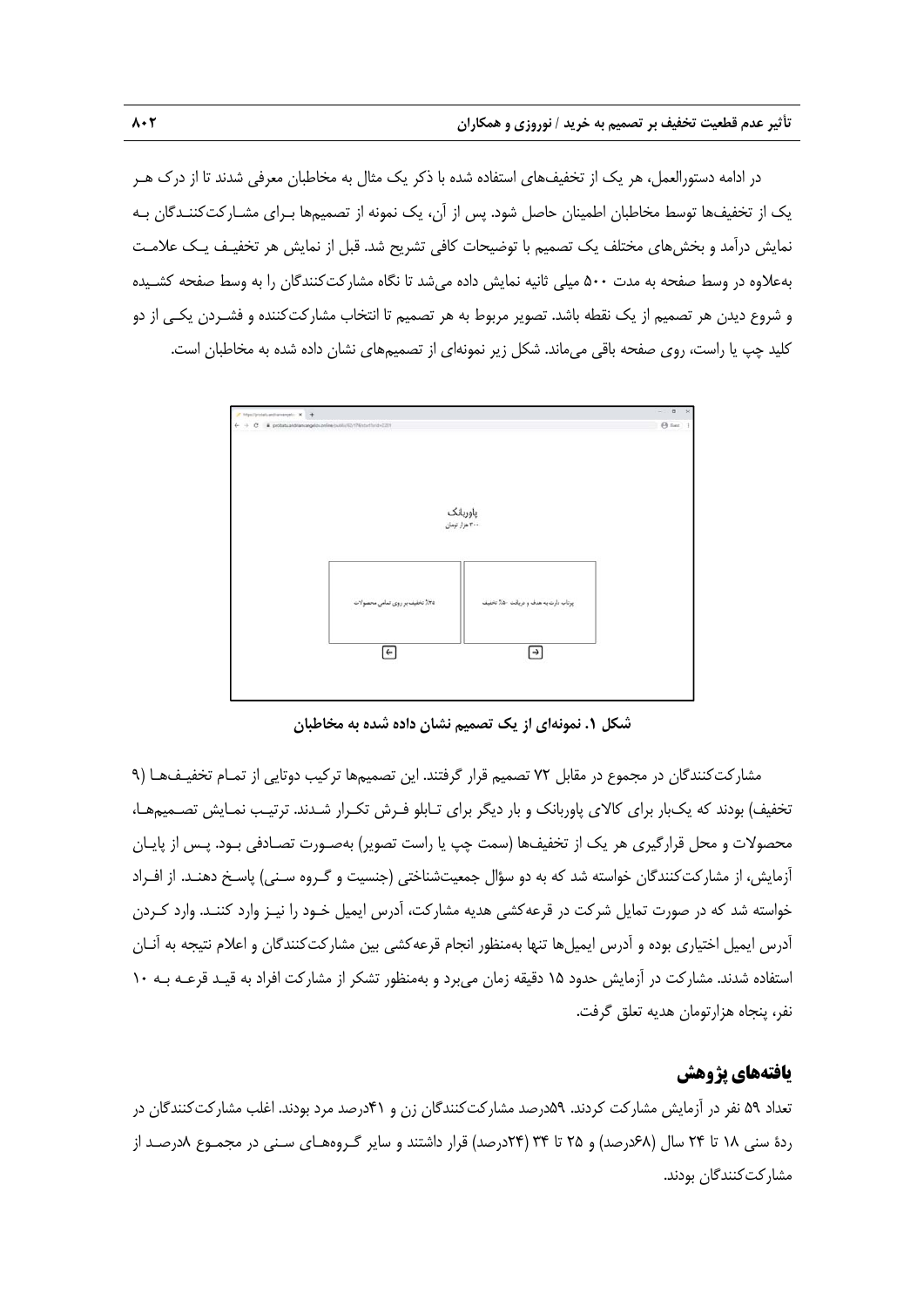در آزمايشهايي كه زمان پاسخ مخاطبان ثبت ميشود، حذف دادههاي پرت اهميت دارد. دو نـوع داده پـرت بـراي زمان پاسخ وجود دارد: پاسخهاي بسيار سريع و پاسخهاي بسيار كند (راتكليف، 1993). بهمنظور حذف تصميمهايي كه در اثر بي توجهي به دستورالعمل آزمايش ثبت شده بودند، با استفاده از توزيع لگاريتم زمان پاسخ<sup>'</sup>، تصميمهايي كه در كمتر از 400 ميلي ثانيه گرفته شده بودند، بهدليل ناكافي بودن زمان براي مطالعه گزينهها و تصميمهايي كه در بيش از 20 ثانيـه گرفته شده بودند، بهدليل طولاني بودن زمان پاسخ و نشانهاي از عدم توجه به آزمايش، از دادههاي آزمايش حذف شـدند. در مجموع تعداد 3733 تصميم در اين آزمايش بررسي شد.

**آزمون فرضية اول، مقايسه تخفيف قطعي با تخفيفهاي همراه باعدم قطعيت** 

در مرحله اول، تمامي تصميمهايي كه تخفيف قطعي را با يك تخفيف غيرقطعـي مقايسـه كـرده بودنـد، بررسـي شـدند. مشاركتكنندگان در تصميمهايي كه بايد بين تخفيف قطعي و يكي از انواع تخفيفهاي غيرقطعي انتخاب ميكردنـد، در نشان داد كـه <sup>2</sup> 60درصد مواقع تخفيف قطعي و 40درصد مواقع تخفيف غيرقطعي را انتخاب كردند. آزمون نسبت جمعيت اين تفاوت معنادار است (0/001 > ،ܲ 7/97 = Z(. اين يافتـه تأييدكننـدة فرضـيه اول پـژوهش اسـت. تفـاوتي بـين دو محصول مختلف استفاده شده در آزمايش مشاهده نشد.

در تصميمهايي كه مشاركتكنندگان بايد بين تخفيف قطعي و يكي از انواع تخفيفهاي مبتني بـر شـانس انتخـاب ميكردند، در 66درصد موارد تخفيف قطعي و در 34درصد موارد يكي از تخفيفهاي مبتني بر شانس انتخاب شدهاند. اين تفاوت نيز معنادار است (0/011 - 7/0 A۴) ، اين يافته تأييدكنندة فرضية فرعي اول پژوهش است.

در مقايسه تخفيف قطعي با تخفيف مبتني بر مهارت، مشـاركتكننـدگان در 71درصـد مـوارد تخفيـف قطعـي و در 19درصد موارد تخفيف غيرقطعي را انتخاب كردهاند (0/001 - 7 ، 6/00 = Z). اين يافته تأييدكنندة فرضـيه فرعـي دوم پژوهش است. در تصميمهايي كه تخفيف قطعي با يكي از تخفيفهاي كششـي مقايسـه شـده اسـت، در 49درصـد مـوارد تخفيف قطعي و 51درصد از مواقع يكي از تخفيفهاي كششي انتخاب شدهاند. اين تفاوت معنـادار نيسـت (٧٠/٤٧٠ > ، ، 0/72 = Z (و نشان دهنده اين است كه تأييد فرضية فرعي سوم امكانپذير نيست.

**آزمون فرضيه دوم، اثر احتمال برندهشدن و ميزان تخفيف در تخفيفهاي مبتني برشانس برترجيح مشتريان**  در تصميمهايي كه هر دو سمت انتخاب يك تخفيف مبتني بر شانس حضور داشـته اسـت، «تخفيـف 50درصـد شـانس برندهشدن 50درصد تخفيف» بهصورت معناداري بيشتر از ساير تخفيفها انتخاب شده است، پس از آن «75درصد شانس برندهشدن 33درصد تخفيف»، «25درصد شانس برندهشدن 100درصد تخفيف» و «33درصد شانس برندهشدن 75درصد تخفيف» به ترتيب با درصدهاي 53درصد، 49درصد و 46درصد انتخاب شدهاند. تفاوت معنادار بين انتخاب اين تخفيفها تأييدكننده فرضيه 2 است. شكل 2 درصد انتخاب هر يك از تخفيفها را نشان ميدهد.

ــــــــــــــــــــــــــــــــــــــــــــــــــــــــــــــــــــــــــــــــــــــــــــــــــــــــــــــــــــــــــــــــــــ

2. Population Proportions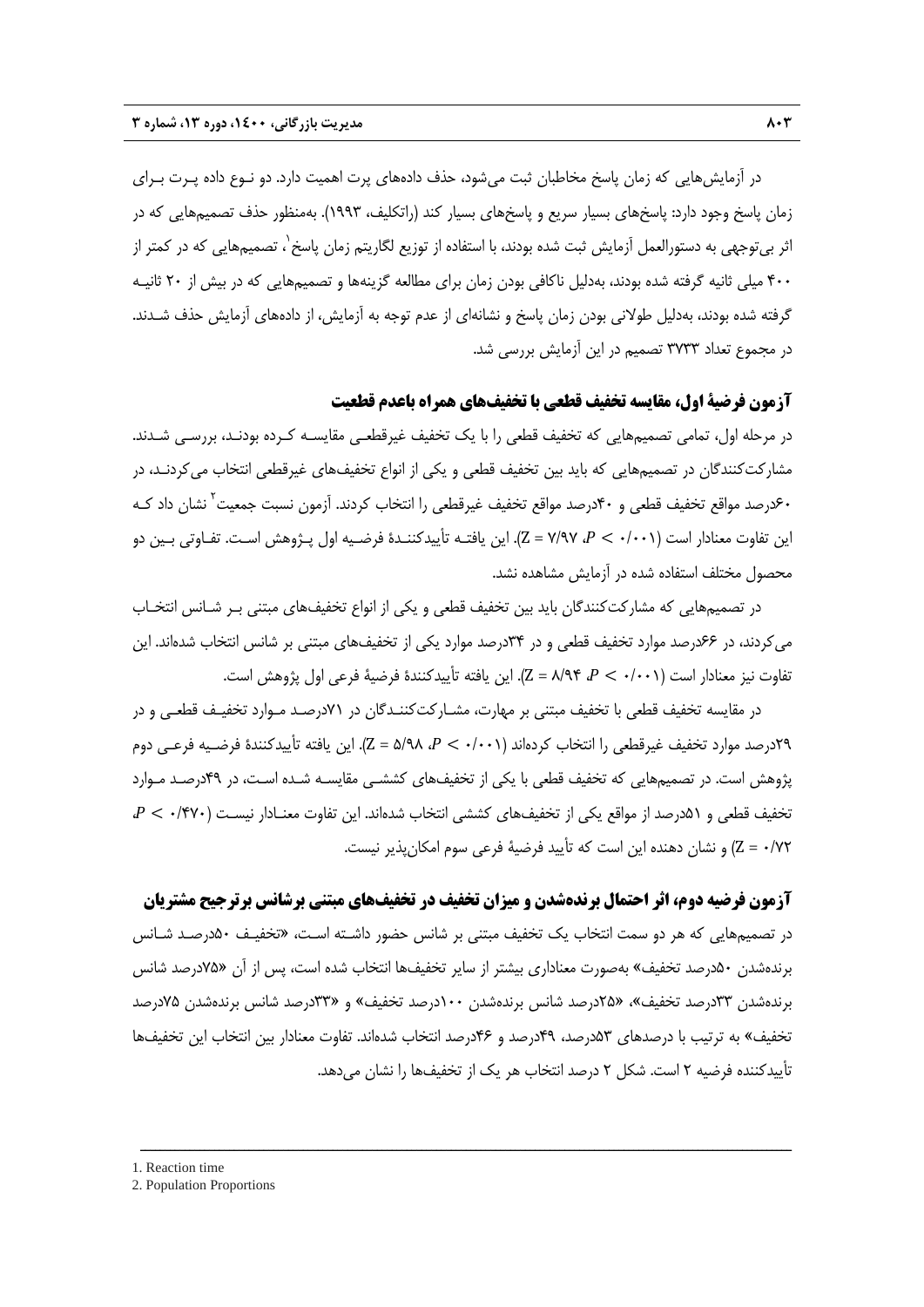**همكاران خريد / نوروزي و ه ف بر تصميم به خ دم قطعيت تخفيف تأثير عد**



شکل ۲. درصد انتخاب هر یک از تخفیفهای مبتنی بر شانس در مقایسه با یک تخفیف **يگر ني بر شانس دي مبتني**

در مرحله بعد به بررسی مقایسههای دوبهدو تخفیفهای مبتنی بر شانس با یکدیگر و با تخفیف قطعی پرداخته شد. ین بررسی نشان میدهد که تمامی تخفیفهای مبتنی بر شانس بهطور معناداری کمتر از تخفیف قطعی در مقایسههـای دوبهدو انتخاب شدهاند. مقايسه دوبهدو تخفيف&اى مبتنى بر شانس با يكديگر نشــان مـىدهــد كــه تخفيــف «۵۰درصــد شانس برندهشدن ۵۰درصد تخفيف» بهطور معناداری بيشـتر از «۲۵درصـد شـانس برنـدهشـدن ۱۰۰درصـد تخفيـف» و «۳۳درصد شانس برندهشدن ۷۵درصد تخفيف» انتخاب شده است. تفاوت بين «۵۰درصد شــانس برنــدهشــدن ۵۰درصــد نخفيف» و «۷۵درصد شانس برندهشدن ۳۳درصد تخفيف» معنادار نيست.



شکل ۳. درصد انتخاب هر یک از تخفیفهای مبتنی بر شانس در تصمیمهای مربوط به مقایسه دوبهدو

علامت ستاره نشانگر تفاوت معنادار بين دو تخفيف است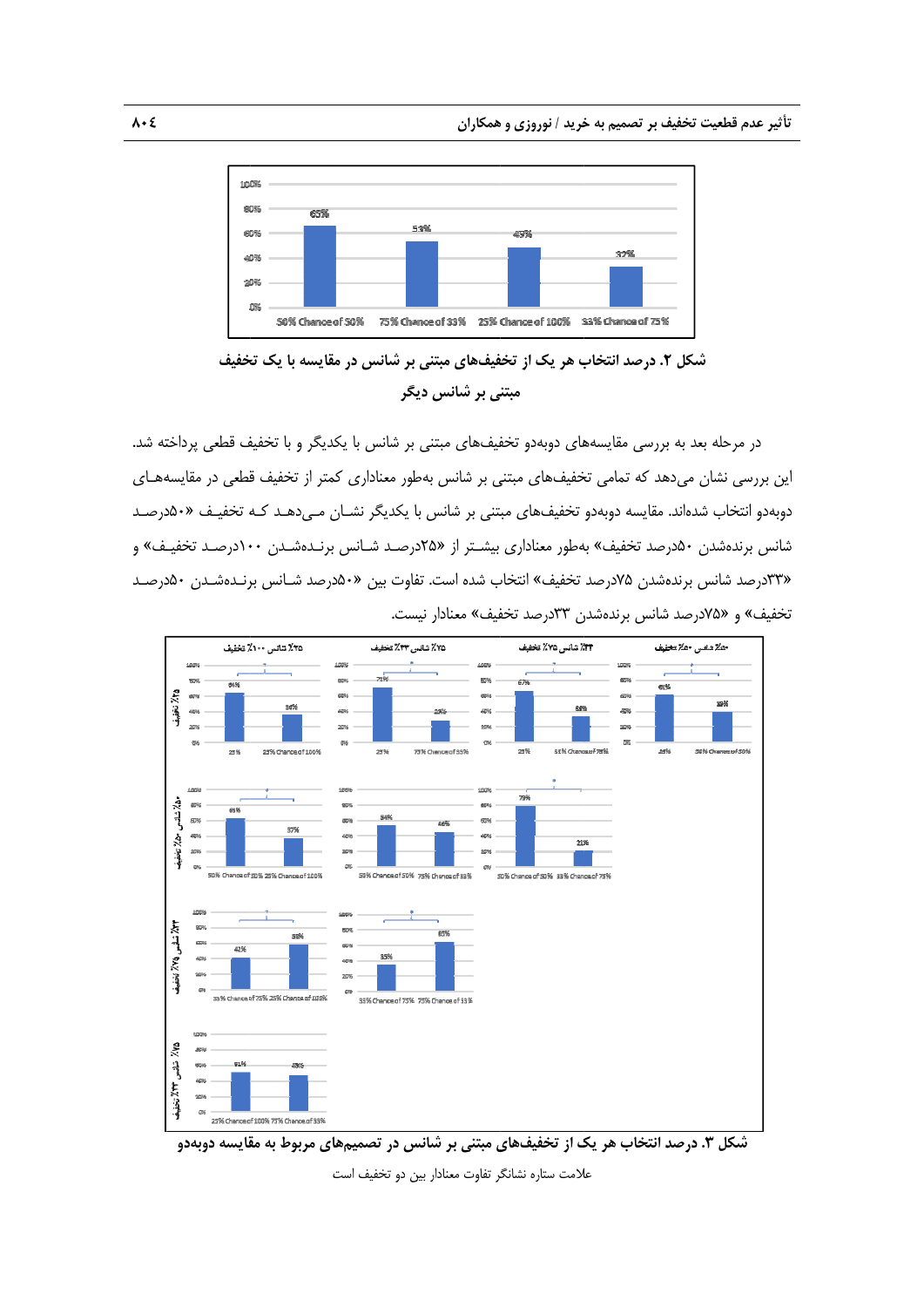«۳۳درصد شانس برندهشدن ۷۵درصد تخفيف» بهطور معنادارى از ساير تخفيفهاى مبتنى بر شانس كمتر انتخـاب شده است. شكل ۳، مقايسههاى دوبهدوى تخفيفهاى مبتنى بر شانس را نمايش مىدهد. نتايج أزمـون نسـبت جمعيـت ّین مقایسهها در جدول ۳ درج شده است.

| $\mathbf{p}$                                                                                | z                            | تخفيف دوم                            | تخفيف اول                           |
|---------------------------------------------------------------------------------------------|------------------------------|--------------------------------------|-------------------------------------|
| $<\!\!\boldsymbol{\cdot}/\!\!\boldsymbol{\cdot}\!\cdot\!\!\cdot\!\!\cdot\!\!\cdot\!\!\cdot$ | $\mathbf{r}/\cdot\mathbf{r}$ | ۲۵ درصد شانس برندهشدن ۱۰۰ درصد تخفیف | ۲۵ درصد تخفیف قطعی                  |
| $<\!\!\boldsymbol{\cdot}/\!\!\boldsymbol{\cdot}\!\cdot\!\!\cdot\!\!\cdot$                   | $\Delta/\gamma\Lambda$       | ۷۵ درصد شانس برندهشدن ۳۳ درصد تخفیف  | ۲۵ درصد تخفیف قطعی                  |
| $<\!\!\boldsymbol{\cdot}/\!\!\boldsymbol{\cdot}\!\cdot\!\!\cdot\!\!\cdot$                   | $f/\mathcal{F}$              | ۳۳ درصد شانس برندهشدن ۷۵ درصد تخفیف  | ۲۵ درصد تخفیف قطعی                  |
| $<\!\!\boldsymbol{\cdot}/\!\!\cdot\!\boldsymbol{\mathsf{\Delta}}$                           | $\mathbf{r}/\mathbf{r}$ .    | ۵۰ درصد شانس برندهشدن ۵۰ درصد تخفیف  | ۲۵ درصد تخفیف قطعی                  |
| $<\!\!\boldsymbol{\cdot}/\!\!\boldsymbol{\cdot}\!\cdot\!\!\cdot\!\!\cdot$                   | $\mathbf{r}/\mathbf{v}$      | ۲۵ درصد شانس برندهشدن ۱۰۰درصد تخفیف  | ۵۰ درصد شانس برندهشدن ۵۰ درصد تخفیف |
| $\cdot/\gamma\gamma$ .                                                                      | $1/\tau$ ۳                   | ۷۵درصد شانس برندهشدن ۳۳درصد تخفیف    | ۵۰درصد شانس برندهشدن ۵۰درصد تخفیف   |
| $<\!\!\boldsymbol{\cdot}/\!\!\boldsymbol{\cdot}\!\!\cdot\!\!\cdot\!\!\cdot\!\!\cdot$        | $\lambda$ /۴۹                | ٣٣درصد شانس برندهشدن ٧۵درصد تخفيف    | ۵۰درصد شانس برندهشدن ۵۰درصد تخفیف   |
| $<$ ./. $\Delta$                                                                            | $\frac{1}{\sqrt{2}}$         | ۲۵درصد شانس برندهشدن ۱۰۰درصد تخفیف   | ٣٣درصد شانس برندهشدن ٧۵درصد تخفيف   |
| $<\!\!\boldsymbol{\cdot}/\!\!\boldsymbol{\cdot}\!\cdot\!\!\cdot\!\!\cdot$                   | $\mathbf{r}/\mathbf{r}$      | ۷۵درصد شانس برندهشدن ۳۳درصد تخفیف    | ٣٣درصد شانس برندهشدن ٧۵درصد تخفيف   |
| $\cdot$ /۶۸۱                                                                                | $\cdot/\mathfrak{f}$         | ۲۵درصد شانس برندهشدن ۱۰۰درصد تخفیف   | ۷۵درصد شانس برندهشدن ۳۳درصد تخفیف   |

جدول۳. نتایج آزمون نسبت جمعیت در مقایسه تخفیفهای مبتنی بر شانس با یکدیگر و با تخفیف قطعی

# **آزمون فرضيه سوم، بررسي اثر بازه تخفيف در تخفيفهاي كششي بر ترجيح مشتريان**

در تصميمهايي كه در هر دو سمت انتخاب يک تخفيف کششي حضور داشته است، «تا ۵۰درصد تخفيـف» در ۶۰درصـد مواقع، «۲۰ تا ۳۰درصد تخفيف» در ۵۱درصد مواقع و «۱۰ تا ۴۰درصد تخفيف» در ۳۸درصـد مواقـع انتخـاب شـدهانـد. أزمون نسبت جمعیت نشان میدهد که «۱۰ تا ۴۰درصد تخفیف » بهطور معناداری از دو تخفیف دیگر کمتر انتخاب شده 'ست. تفاوت معنادار در انتخاب تخفيف با بازه بزرگتر، تأييدكننده فرضيه سوم است.



شکل ٤. درصد انتخاب هر یک از تخفیفهای کششی در مقایسه با یک تخفیف کششی دیگر

در مقايسه دوبهدو تخفيفهاى كششى با يكديگر و با تخفيف قطعى، هيچ تفاوت معنادارى بين تخفيفهاى كششى و تخفيف قطعي مشاهده نشد. تنها تفاوت معنادار در مقايسه دوبهدو تخفيفهاي كششي بين «تــا ۵۰درصـد تخفيــف» و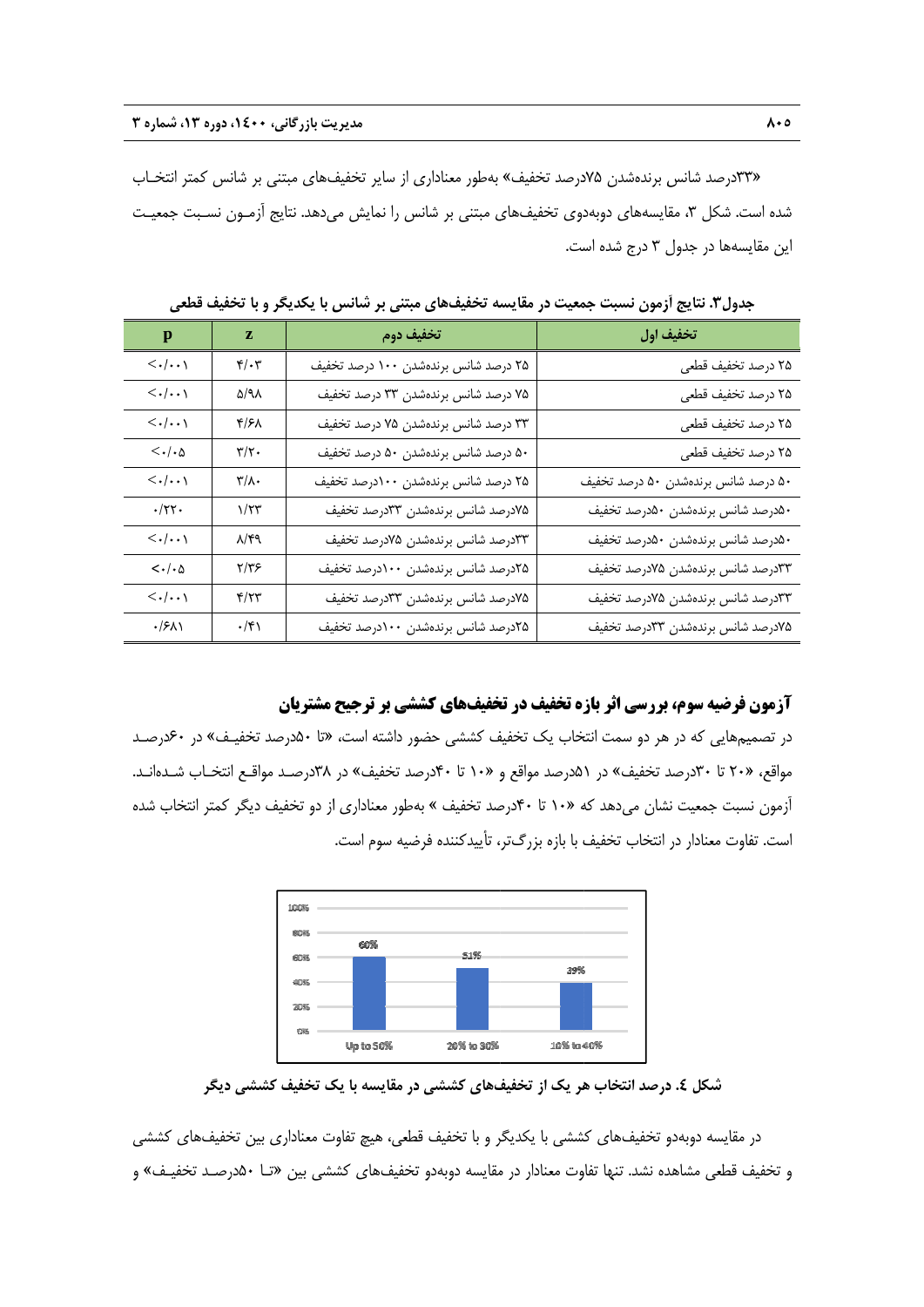۱۰» تا ۴۰درصد تخفیف» مشاهده شد، مشارکتکنندگان در ۶۸درصد موارد «تا ۵۰درصد تخفیف» و در ۳۲درصد مـوارد ۱۰» تا ۴۰درصد تخفيف» را انتخاب كردهاند. شكل ۵، هر يک از اين مقايسهها را نشان مىدهد. در جدول ۴ نيـز نتـايج أزمون نسبت جمعيت براى اين مقايسهها درج شده است.



شکل ۵. درصد انتخاب هر یک از تخفیفهای کششی در تصمیمهای مربوط به مقایسه دوبهدو علامت ستاره نشانگر تفاوت معنادار بين دو تخفيف است

| جدوں، سایج ازمون نسبت جمعیت در مقایسه تحقیقههای نسسی با یحدیجر و با تحقیق قطعی |                    |                    |                    |
|--------------------------------------------------------------------------------|--------------------|--------------------|--------------------|
| р                                                                              | z                  | تخفيف دوم          | تخفيف اول          |
| .75                                                                            | $\cdot$ /۴۱        | ۱۰ تا ۴۰درصد تخفیف | ٢۵درصد تخفيف قطعي  |
| $\cdot$ /۴۸۴                                                                   | $\cdot/\gamma$ .   | ۲۰ تا ۳۰درصد تخفیف | ٢۵درصد تخفيف قطعي  |
| $\cdot$ /۳۲۷                                                                   | $.4\lambda$        | تا ۵۰درصد تخفیف    | ۲۵در صد تخفیف قطعی |
| $\langle \cdot   \cdot \cdot \rangle$                                          | $\cdot/\cdot$ 9    | ۱۰ تا ۴۰درصد تخفیف | تا ۵۰درصد تخفیف    |
| $\cdot/\Delta \cdots$                                                          | .15v               | ۲۰ تا ۳۰درصد تخفیف | تا ۵۰درصد تخفیف    |
| .18                                                                            | $1/\mathfrak{r}$ . | ۱۰ تا ۴۰درصد تخفیف | ۲۰ تا ۳۰درصد تخفیف |

|  |  |  | جدول£. نتایج اَزمون نسبت جمعیت در مقایسه تخفیفهای کششی با یکدیگر و با تخفیف قطعی |  |  |
|--|--|--|----------------------------------------------------------------------------------|--|--|
|--|--|--|----------------------------------------------------------------------------------|--|--|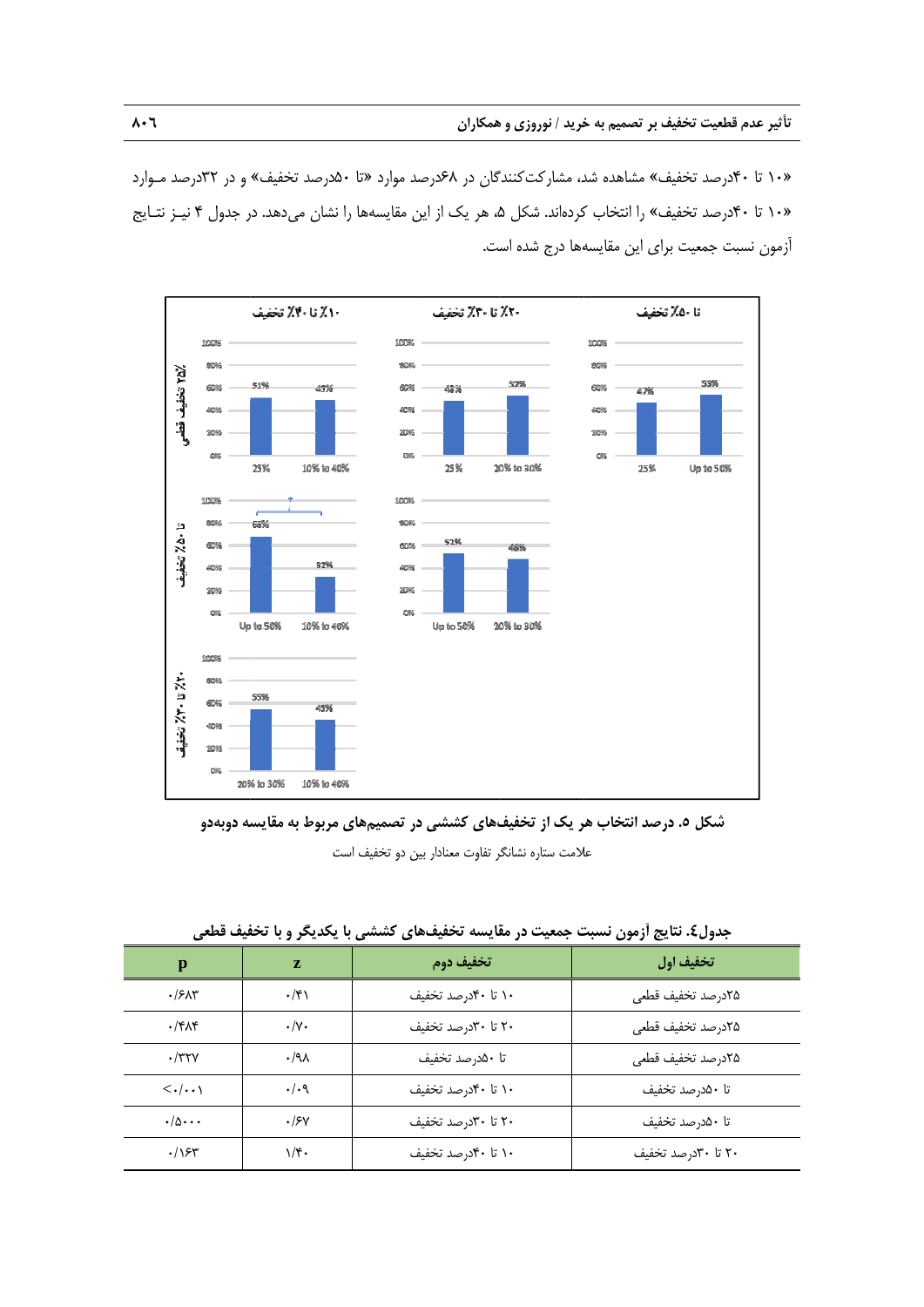بهمنظور مقايسه زمان پاسخ` مخاطبان در هر يک از تصميمها، متغير زمان پاسخ در سطح هر فرد نرمال سازى شد. بدين منظور ميانگين و انحراف معيار زمان پاسخ هريــک از مخاطبــان محاســبه شــد و بــراى هــر يــک از تصــميمهــاى گرفتهشده توسط هر مخاطب، نمره z $^{\rm v}$  زمان پاسخ محاسبه شد. نمره z بهدست آمده سپس در (۱–) ضرب شـد تـا اعـداد مثبت متناظر با زمان پاسخ سريع تر از متوسط باشند. شكل ۶ نمره z زمان پاسخ را برای انواع تخفيفها استفاده شــده در ّ ين أزمايش، زماني كه أن تخفيف انتخاب شده بود يا انتخاب نشده بود را نمايش ميدهد.



**به تصميمها ه z زمان پاسخ ب شكل .6 نمره**

نمودار سم*ت* چپ زمانی كه تخفيفها انتخاب شدهاند و نمودار سمت راست، زمانی كه تخفيفها انتخاب نشدهاند.

نتايج أزمون تحليل واريانس نشاندهنده تفاوت معنادار بين انواع تخفيف&ـا در هـر دو گـروه (انتخـاب شـدههـا و تخاب نشدهها) است. جدول ۵ نتايج نتايج آزمون تحليل واريانس براى هر يک از اين دو گروه را نمايش مىدهد.

|                                       |              | گروه          |
|---------------------------------------|--------------|---------------|
| $\langle \cdot   \cdot \cdot \rangle$ | $9/7\lambda$ | انتخاب شدهها  |
| $\langle \cdot   \cdot \rangle$       | ۳/۲۵         | انتخاب نشدهها |

جدول٥. نتايج أزمون تحليل واريانس (أنوا) براى گروه انتخاب شدهها و انتخاب نشدهها

در ادامه هر يک از انواع تخفيفها توسط آزمون توکی با يکديگر مقايسه شدند. نتايج ايـن آزمـون نشــانگر تفــاوت معنادار بين تخفيفهاى مبتنى بر شانس با تخفيفهاى مبتنى بر مهارت و تخفيفهاى كششى در گروه انتخاب شـدههـا 'ست. ساير تخفيفها باهم تفاوت معنادارى ندارند. در گروه انتخاب نشدهها، تخفيف مبتنى بر مهارت بهطـور معنــادارى از نخفيفهاى قطعى و مبتنى برشانس متفاوت است.

ــــــــــــــــــ

ــــــــــــــــــ

ــــــــــــــــــ

ــــــــــــــــــ

ـــــــــ

ــــــــــــــــــ

ــــــــــــــــــ

ــــــــــــــــــ

ــــــ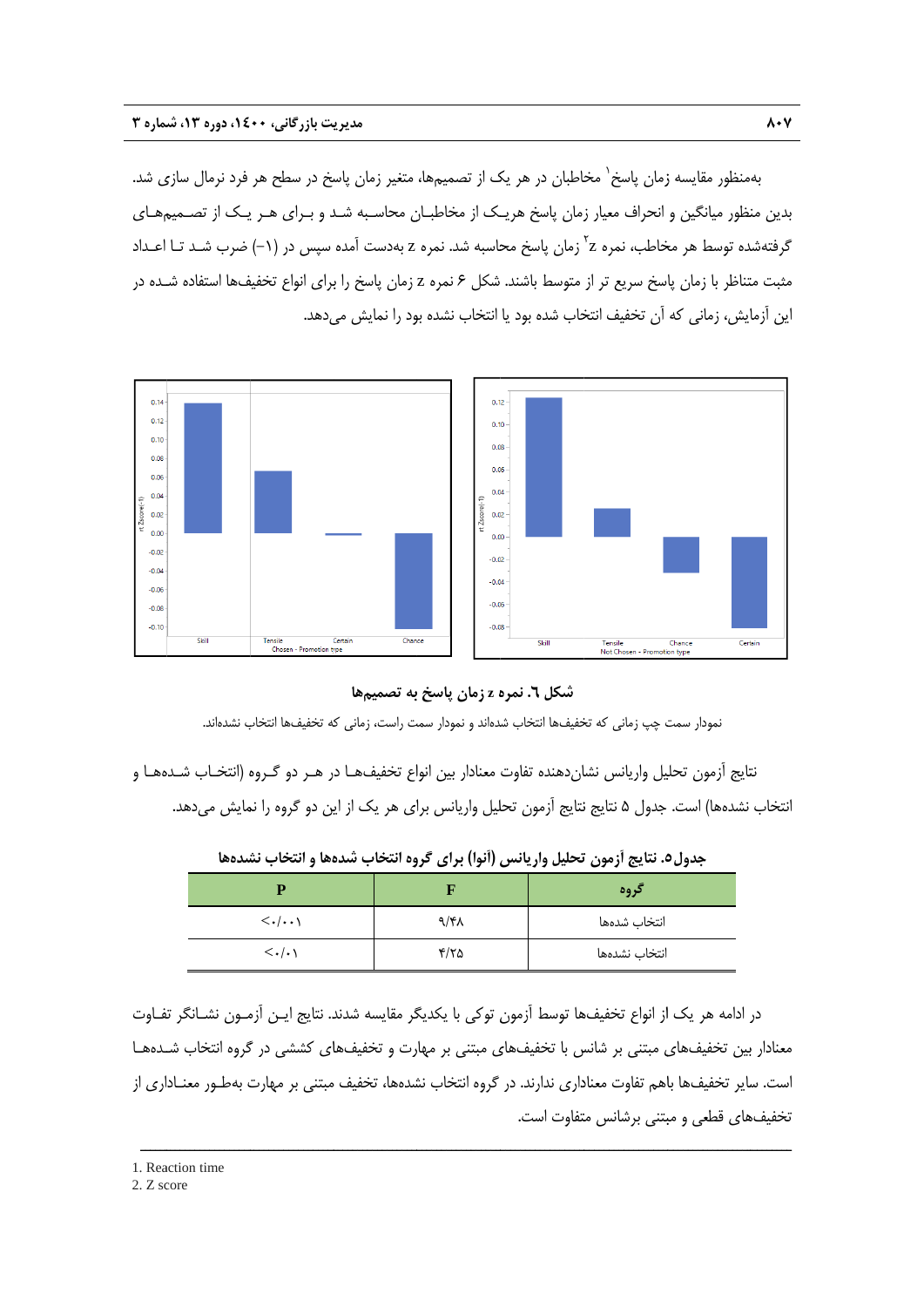#### **بحث**

در اين پژوهش سه نوع تخفيف همراه با عدم قطعيت از نظر منشأ عدم قطعيت بررسي شـد. بـر اسـاس يافتـههـاي ايـن تحقيق، مصرف كنندگان تخفيفـهاي قطعي را به تخفيفـهاي غيرقطعي ترجيح ميدهنـد كـه مـيتوانـد حـاكي از رفتـار ريسكگريزانه مخاطبان در مواجهه با تخفيفهاي غيرقطعي باشد. تخفيفهاي مبتني بـر شـانس اسـتفاده شـده در ايـن پژوهش، همگي در تصميمهايي كه در مقايسه با تخفيف قطعي به نمايش قرار گرفته بودند، بـهطـور معنـاداري كمتـر از تخفيف قطعي انتخاب شده بودند. اين موضوع براي تخفيف مبتني بر مهارت نيـز صـادق اسـت و در تصـميمهـايي كـه مخاطبان بايد بين اين نوع تخفيف و تخفيف قطعي انتخاب ميكردند، ترجيح آنان بـر تخفيـف قطعـي بـوده اسـت. تنهـا تخفيفهاي كششي هستند كه در مقايسه با تخفيف قطعي تفاوت معناداري ندارند. ميتوان اينگونـه اسـتدلال كـرد كـه تخفيفهاي كششي از جذابيت قابل مقايسهاي با تخفيفهاي قطعي برخوردارند.

در بررسي فرضيه اول اين پژوهش ميتوان گفت كه رفتار ريسك گريزانه مخاطبـان در مواجهـه بـا تخفيـفهـاي مبتني بر شانس يا مهارت مشهود است؛ اما اين موضوع براي تخفيفـهاي كششي صدق نمـي كنـد. دليـل ايـن موضـوع ميتواند ادراك ريسك كمتر يا عدم ادراك ريسك از تخفيفهاي كششي توسط مخاطبان باشد. در تخفيفهاي مبتني بر شانس يا مهارت، مشتريان يا برنده تخفيف خواهند شد يا نخواهند شد كه به معني پرداخت كامل وجه خواهد بود. امـا در تخفيفهاي كششي، مشتريان در هر صورت تخفيفي را بهدست خواهند آورد كه اين تخفيف در بازه ذكر شده خواهد بود. بنابراين فرضيه اول براي تخفيفهاي مبتني بر شانس و مهارت تأييد ميشود و امكان تأييد فرضيه بـراي تخفيـفهـاي كششي وجود ندارد.

بهمنظور بررسي فرضيه دوم اين پژوهش، از چهار تخفيف مبتني بر شانس متفاوت، بـا ارزش مـورد انتظـار يكسـان استفاده شده بود. اين تخفيفها از نظر احتمال برندهشـدن و ميـزان جـايزه دريـافتي بـا يكـديگر تفـاوت داشـتند. نتـايج تأييدكننده فرضيه دوم مبني بر اثر احتمال برندهشدن و ميزان جايزه دريافتي بر ترجيح افراد است و نشـان مـيدهـد كـه مخاطبان تخفيف «50درصد شانس برندهشدن 50درصد تخفيف» كه از نظر احتمال برندهشدن و جايزه دريافتي در سطح برابر قرار داشت را بيشتر از ساير حالتها انتخاب كردهاند. اين مورد بيانگر اين است كه ترجيح افـراد تركيـب ميانـهاي از احتمال برندهشدن و ميزان جايزه دريافتي است. تخفيف «33درصـد شـانس برنـدهشـدن 75درصـد تخفيـف» بـهعنـوان نمونهاي از تخفيفهاي با احتمال كم و جايزه زياد در اين آزمايش مورد استفاده قرار گرفت. اما شواهد بيانگر اين موضوع است كه مصرفكنندگان براي افزايش ميزان جايزه، ريسـك متعـادل 50درصـدي را جـذابتـر از ريسـك بـالا (شـانس برندهشدن كمتر از 50درصدي) ميدانند. تخفيف «25درصد شانس برندهشدن 100درصد تخفيف» كه بهعنـوان نمونـه از تخفيف با كالاي مجاني در اين آزمايش مورد استفاده قرار گرفت نيز بهطور معناداري از تخفيف با احتمال 50درصد كمتر مورد انتخاب قرار گرفته است. اين موضوع مغاير با نظريه كاهش رنج پرداخت (مزر و همكاران، 2017) و نشاندهنده اين است كه مصرفكنندگان در ريسكپذيري متعادل عمل ميكنند و از سوي ديگر، كاهش رنـج پرداخـت ممكـن اسـت در مرحله معرفي تخفيف مورد توجه قرار نگيرد.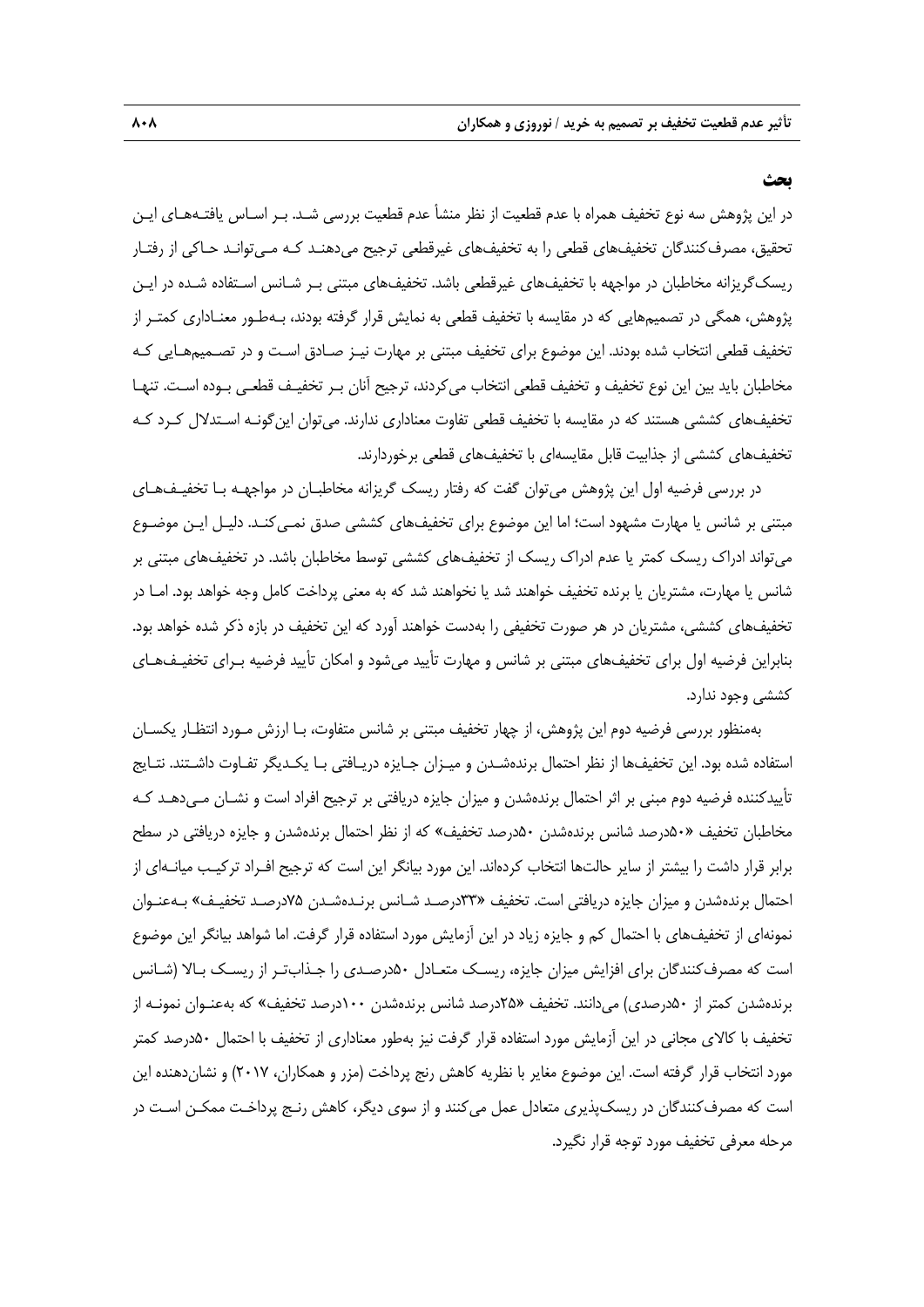بهمنظور بررسي فرضيه سوم، سه تخفيف كششي در اين آزمايش مورد استفاده قرار گرفتند كه تفاوت آنهـا در بـازه معرفي شده تخفيف بود. در اين بين «تا 50درصد تخفيف» بيشتر از دو تخفيف ديگر و «10درصد تا 40درصـد تخفيـف» كمتر از ديگران انتخاب شد. اين موضوع بيانگر اين است كه كمترين و بيشترين ميزان تخفيف بيان شده در تخفيفهاي كششي (لنگر پايين و بالا)، هر دو در ارزيابي مشتريان از اينگونه تخفيفها مؤثر است. ميزان حداقل تخفيف بيـان شـده در تخفيفهاي كششي اثري كاهشي در ارزيابي مشتريان از ارزش تخفيف دارد و ميزان حداكثر تخفيف بيان شـده اثـري افزايشي. در اين ميان تأثير «10درصد» بيان شده در لنگر پايين تخفيف «10درصد تا 40»درصد از اثر «40درصد» بيـان شده در لنگر بالاي اين تخفيف بيشتر بوده و ارزش اين تخفيف از ساير تخفيفهاي كششي استفاده شده در اين آزمايش كمتر ارزيابي شده است. اين يافته نشاندهنده اين موضوع است كه هنگام مطرح كردن لنگر پايين، مقدار تخفيـف لنگـر پايين بيش از لنگر بالا مورد توجه مخاطبان قرار ميگيرد. لذا كاهش لنگر پايين، تاثير منفي بر جذابيت تخفيف ميگذارد. ولي زماني كه لنگر بالا (بدون لنگر پايين) استفاده ميشود. اين لنگر ميتواند توجه مخاطب را جلب كرده و او را ترغيـب به مشاركت كند.

مقايسه زمان پاسخ به هريك از تصميمها بيانگر اين است كه افراد در انتخاب يا عـدم انتخـاب تخفيـف مبتنـي بـر مهارت مطمئن بوده و سريعتر از ميانگين، به اين تصميم پاسخ دادهاند. اين موضوع ميتواند به شخصي بودن اين تصميم و ادراك مخاطبان از مهارت خود در پرتاب دارت مرتبط باشد. يك فرد اگر تمايلي به مشـاركت در ايـن تخفيـف نداشـته باشد يا توانايي خود در پرتاب دارت را زياد نداند، در هرتصميمي كه يك سـوي تصـميم پرتـاب دارت باشـد، بـهسـرعت تخفيف ديگر را انتخاب ميكند. در آن سوي ديگر، فردي كه مهارت خوبي در پرتاب دارت براي خود متصور اسـت و بـه مشاركت در اين تخفيف علاقه دارد، هنگام مقايسه با ساير تخفيفها، در انتخاب آن به سرعت عمـل مـيكنـد. افـراد در مواجهه با تخفيفهاي مبتني بر شانس چه زماني كه اين نوع تخفيفها را انتخـاب كـردهانـد و چـه زمـاني كـه انتخـاب نكردهاند، بيشتر از ميانگين زمان صرف كردهاند. مشاركتكنندگان براي انتخاب تخفيـف قطعـي زمـاني معـادل ميـانگين صرف كردهاند، اما هنگامي كه در مقابل تصميمي قرار گرفتهاند كه در نهايت تخفيـف غيرقطعـي را بـه تخفيـف قطعـي ترجيح دادهاند، اين تصميم زماني بيشتر از ميانگين به خود اختصاص داده است. اين موضوع بيانگر اين است كه انتخـاب تخفيفهاي همراه باعدم قطعيت در مقايسه با تخفيف عادي، نيازمند زمان بيشتر براي بررسي و مقايسه است.

بهمنظور بررسي فرضيه چهارم پژوهش، انتخاب افراد براي دو محصول استفاده شـده در آزمـايش مقايسـه شـدند و هيچ تفاوت معناداري بين دو محصول مشاهده نشد. اين موضوع نشاندهنده اين است كه در تصميمهاي مورد استفاده در اين آزمايش، و اين رده قيمتي، نوع محصول بر تصميم افراد در انتخاب تخفيف قطعي يا غيرقطعي تأثيري ندارد.

# **نتيجهگيري و پيشنهادها**

نتايج اين آزمايش تأييد كننده اين موضوع هستند كه افراد در مواجهه با تخفيفهاي مبتني بر شانس و مهارت در مقابـل تخفيفهاي قطعي، عموما ريسك گريز هستند و تخفيفهاي قطعي را ترجيح ميدهند كه همراستا با اثرقطعيت (كانمن و تورسكي، 1979)، اثر عدم قطعيت (گنيزي و همكاران، 2006) و اثر ابهام (اينورن و هوگارث، 1985) است. ايـن موضـوع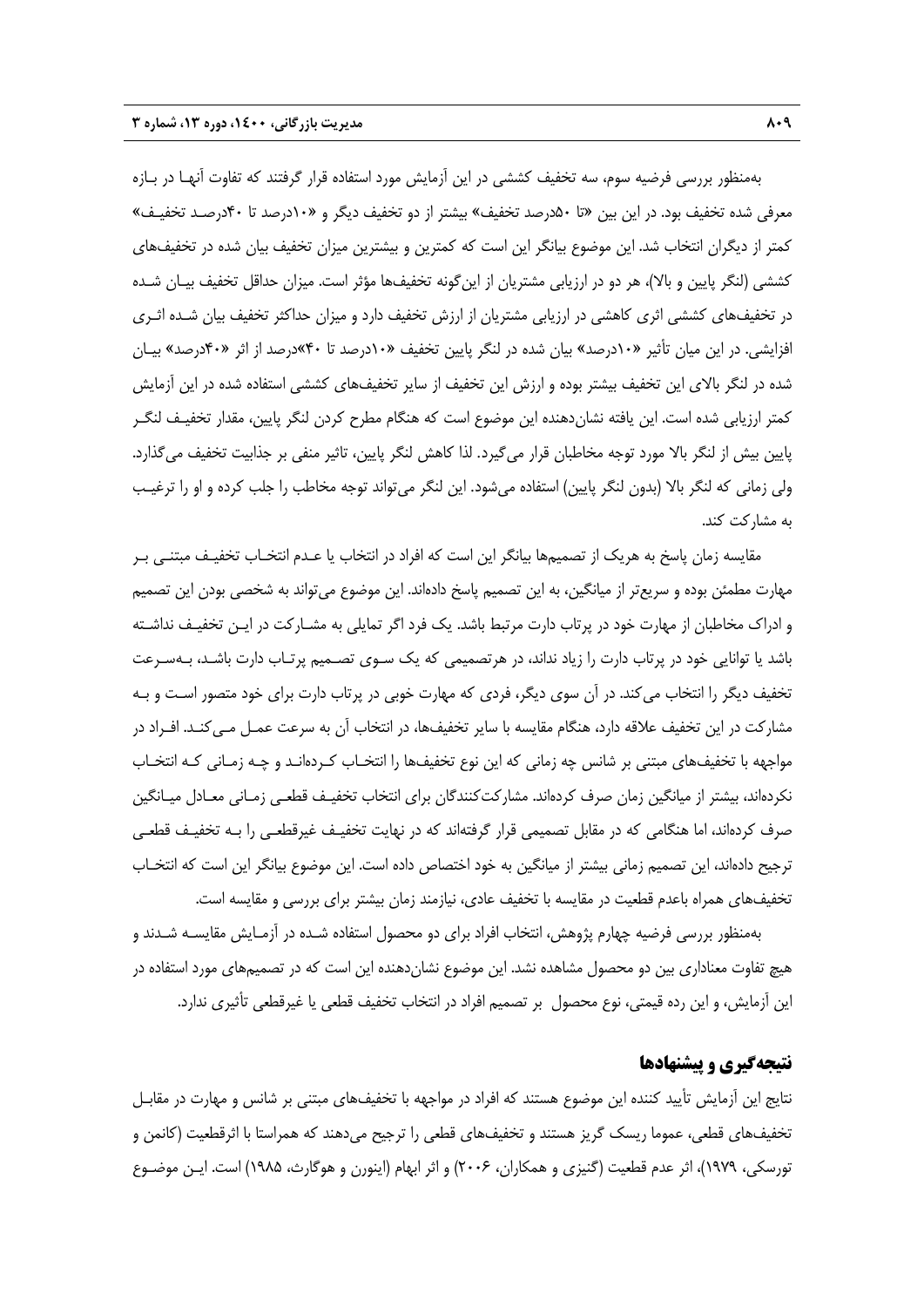البته در مورد تخفيفهاي كششي صادق نيست و ريسك ادراك شده افراد در اينگونه تخفيفهـا كمتـر از تخفيـفهـاي مبتني بر شانس يا مهارت است. اين موضوع ميتواند به تجربه بيشتر افراد از مواجهه بـا تخفيـفهـاي كششـي يـا ايـن حقيقت كه در تخفيفهاي كششي، مشتري در نهايت تخفيفي بهدست ميآورد و عـدم قطعيـت مربـوط بـه ميـزان ايـن تخفيف است؛ اما در تخفيفهاي مبتني برشانس و مهارت، مشتري يا تخفيفي بهدست ميآورد يا هيچ تخفيفي بـهدسـت نميآورد، مربوط باشد.

در ادبيات گذشته به اين موضوع اشاره شده است كه افراد تخفيفهاي با احتمال برندهشدن كم و جايزه زيـاد را بـه تخفيفهاي قطعي مشابه ترجيح ميدهند (لي و همكاران، 2019؛ يائو و همكاران، 2013 و دهار و همكاران، 1995). ايـن موضوع در تخفيفها بهكار برده شده در اين آزمايش مشاهده نشد و دليل آن اين است اولا،ً برخـي از ايـن تحقيقـات در فضاي لاتاري انجام شده است كه عمداَ افراد ريسكپذير مورد مطالعـه مـيگيرنـد امـا در بـازار مصـرفكننـدگان رفتـار عقلاييتري از خود نشان ميدهند و ريسكپذيري آنها نيز عقلانيت نسبي خواهد داشت. ثانيا،ً ارزش كالا نيز تأثير زيادي بر تصميمگيري مصرفكنندگان دارد و جذابيت تخفيف (با افزايش يا كاهش ارزش خريد) تغيير ميكند كه در خريـدهاي مختلف ارزش كالاهاي مورد مطالعه متفاوت بوده است. ثالثا،ً كمترين احتمال برندهشدن در تخفيـفهـاي ايـن آزمـايش «25درصد» بوده كه در مقايسه با مثالهاي موجود در ادبيات احتمال كمي محسـوب نمـيشـود. در پـژوهشهـاي آتـي ميتوان دامنه گستردهتري از احتمال برندهشدن و ميزان جايزه دريـافتي را بررسـي كـرد (بـراي مثـال، در مقالـه يـائو و همكارانش (2013)، 1درصد بهعنوان احتمال كم در نظر گرفته شده است).

نتايج بررسي فرضيههاي دوم و سوم بيانگر اهميت قالببندي و معرفي تخفيفهاي غيرقطعي و تأثير آن بر تـرجيح مشتريان است. تمام تخفيفهاي استفاده شده در اين پژوهش از ارزش مورد انتظار برابري برخوردار بودند و اين موضـوع به اين معناست كه اجراي اين تخفيفها براي بازاريابان هزينه يكساني دارد. تفاوت در انتخاب مشـتريان هنگـام مقايسـه تخفيفهاي با ارزش مورد انتظار برابر، بيانگر اين موضوع است كه بازاريابان با اهميت دادن به نحـوه طراحـي تخفيـف و نحوه معرفي آن ميتوانند بهرهوري برنامه پيشبردي خود را ارتقا دهند.

در اين پژوهش، تفاوتي بين انتخاب افراد زماني كه محصول لذتجويانه يا فايدهباور اسـت، مشـاهده نشـد. در ايـن آزمايش بهمنظور جلوگيري از تأثير قيمت محصول، از يك قيمت ثابت (سيصد هزار تومان) استفاده شده است و اثر قيمت بر ريسكپذيري و تصميم افراد در انتخاب تخفيفهاي غيرقطعي در مقايسه با تخفيفهاي قطعـي موضـوعي اسـت كـه ميتواند در پژوهشهاي آتي مورد بررسي قرار گيرد.

بايد به اين نكته توجه كرد كه در اين آزمايش، به افراد اين حق انتخاب داده شد كه در هر تصميم بين دو تخفيـف متفاوت، گزينه مدنظر خود را انتخاب كنند. در عمل اما، افراد در مقابل يك تخفيف قرار ميگيرند و براي آنها انتخابي بين تخفيف قطعي يا غيرقطعي وجود ندارد. پژوهشهاي آتي ميتوانند تخفيفهاي همـراه باعـدم قطعيـت را در گـروههـاي جداگانه مورد بررسي قرار داده و از مقايسههاي بين گروهي استفاده نمايند.

در اين پژوهش ما به بررسي تأثير عدم قطعيت بر تصميم به مشاركت افراد پرداختيم و تنها اطلاعات موجـود بـراي افراد، تخفيف بيان شده توسط فروشگاه بود. نحوه اجراي تخفيفهاي همراه باعدم قطعيت نقش مهمي در تجربه افـراد از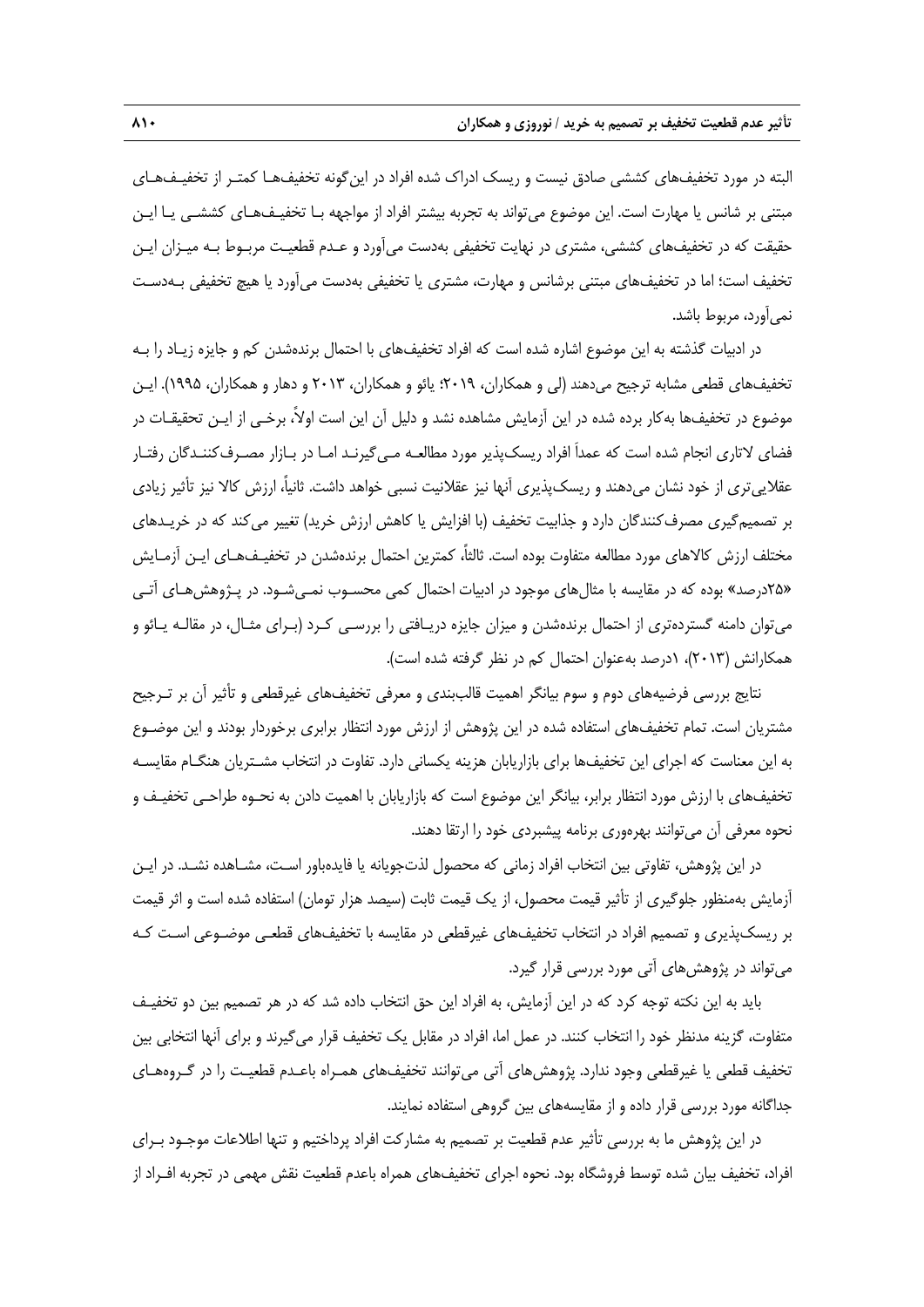اينگونه تخفيفها دارد و ميتواند باعث شود كه مشتريان علاوه بر بهدستآوردن (و يا نياوردن) تخفيف، تجربه هيجـان، سرگرمي و لذت داشته باشند (چاندون، ونسيک و لارنت`، ۲۰۰۰؛ راقوبير، اينمان و گرانـده`، ۲۰۰۴) کـه ايـن موضـوع از ويژگيهاي مثبت تخفيفهاي همراه باعدم قطعيت محسوب ميشود. در تحقيقـات آتـي، مـيتـوان فراينـد مشـاركت در تخفيات همراه با عدم قطعيت و اثر آن بر نگرش افراد نسبت به تخفيف و فروشگاه، تصميم به خريد مجدد و توصـيه بـه ديگران را مورد بررسي قرار داد.

بازاريابان و تصميمگيران بازاريابي بايد با شناخت كافي از مخاطبان و تمايلات آنهـا دسـت بـه انتخـاب، طراحـي و اجراي برنامههاي پيشبردي زنند. در اجراي اينگونه تخفيفها، توجه بـه تجربـه مشـتريان از فراينـد تخفيـف و افـزايش لذتبخشي و سرگرم كنندگي اينگونه تخفيفها ميتواند به اثربخشي هرچه بيشتر آن كمك كند.

# **محدوديتهاي تحقيق**

در اين پژوهش از آزمايش آنلاين استفاده شده است كه قابليت توزيع فراگير تر و بيشـتري در مقايسـه بـا آزمـايشهـاي درون آزمايش گاهي به محقق مي دهد اما در مقابل، پژوهشگر كنترل كمتري بر مشاركتكننـده و رونـد اجـراي آزمـايش دارد. در بررسي نتايج اين آزمايش سعي شد با حذف پاسخهايي كه بسيار سريع يا بسيار كند محسوب مـيشـدند كيفيـت نتايج حفظ شوند.

لازم به ذكر است كه اين پژوهش در دوران فراگيري بيماري كرونا انجام شده است و شرايط روحي جامعه ميتوانـد بر نتايج و ميزان ريسك پذيري افراد اثر داشته باشد.

# **پيشنهادهاي پژوهشي**

در اين پژوهش تنها به بررسي اثر تبليغات تخفيف بر تصميم به خريد افراد پرداخته شده است. پژوهشهاي آتي ميتوانند فرايند كامل مشاركت در تخفيفهاي همراه باعدم قطعيت را تا حصول نتيجه (بهدست آوردن يا بهدست نياوردن تخفيف) مورد بررسي قرار دهند. در اين پژوهش بهدليل پرهيز از اثر قيمت بر تصميم مشاركتكنندگان از دو محصـول بـا قيمـت يكسان استفاده شده است. بازه قيمتي محصولات مـيتوانـد نقـش تأثيرگـذاري بـر انتخـاب افـراد داشـته باشـد، لـذا در پژوهشهاي آتي ميتوان اثر قيمت محصول بر انتخاب مشتريان را مورد بررسي قرار داد. در اين پژوهش كمترين ميـزان احتمال برندهشدن تخفيف در تخفيفهاي مبتني بر شانس «25درصد» بود. پژوهشهاي آتي ميتوانند به بررسـي دامنـه گسترده تري از ميزان احتمال برندهشدن و تخفيف دريافتي بپردازند.

### **References**

Ailawadi, K. L., Gedenk, K., Langer, T., Ma, Y. and Neslin, S.A. (2014). Consumer response to uncertain promotions: An empirical analysis of conditional rebates. *International Journal of Research in Marketing*, 31(1), 94–106. doi: 10.1016/j.ijresmar.2013.08.002.

<sup>1.</sup> Chandon, Wansink and Laurent

<sup>2.</sup> Raghubir, Inman, and Grande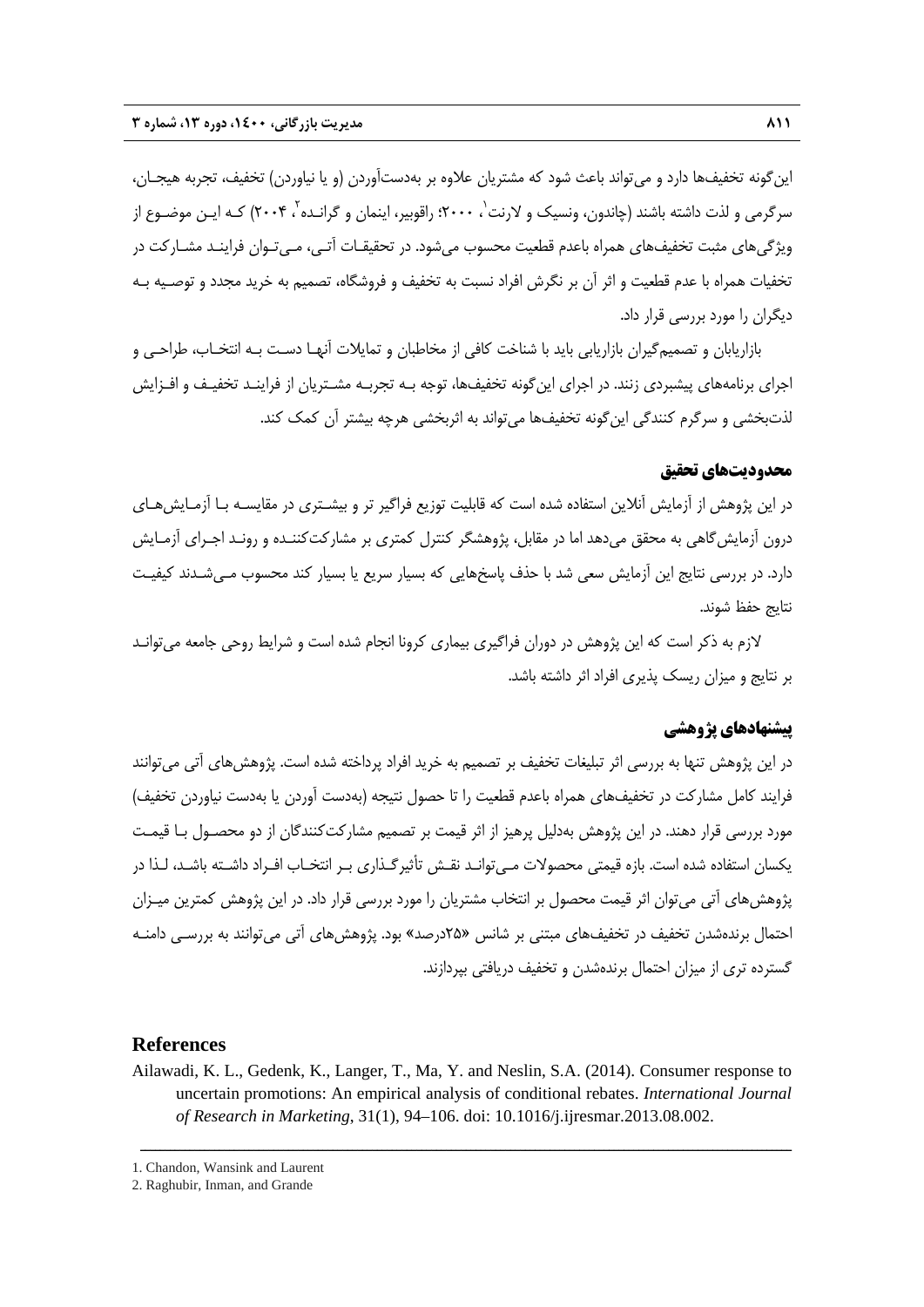- Alavi, S., Bornemann, T. and Wieseke, J. (2015). Gambled Price Discounts: A Remedy to the Negative Side Effects of Regular Price Discounts. *Journal of Marketing*, 79(2), 62–78. doi: 10.1509/jm.12.0408.
- Alloy, L. B. and Abramson, L. Y. (1988). *Depressive realism: Four theoretical perspectives.*  The Guilford Press.
- Becker, S. W. and Brownson, F. O. (1964). What price ambiguity? Or the role of ambiguity in decision-making. *Journal of Political Economy*, 72(1), 62–73.
- Chandon, P., Wansink, B. and Laurent, G. (2000). A benefit congruency framework of sales promotion effectiveness. *Journal of marketing*, 64(4), 65–81.
- Curley, S. P. and Yates, J. F. (1985). The center and range of the probability interval as factors affecting ambiguity preferences. *Organizational behavior and human decision processes*, 36(2), 273–287.
- Curley, S. P. and Yates, J. F. (1989). *An empirical evaluation of descriptive models of ambiguity reactions in choice situations*. Elsevier.
- Dhar, S. K., González-Vallejo, C. and Soman, D. (1995). Brand promotions as a lottery. *Marketing Letters*, 6(3), 221–233. doi: 10.1007/BF00995113.
- Einhorn, H. J. and Hogarth, R. M. (1985). Ambiguity and uncertainty in probabilistic inference. *Psychological review*, 92(4), 433.
- Einhorn, H. J. and Hogarth, R. M. (1986). Decision making under ambiguity. *Journal of Business*, S225–S250.
- Gneezy, U., List, J. A. and Wu, G. (2006). The uncertainty effect: When a risky prospect is valued less than its worst possible outcome. *Quarterly Journal of Economics*, 121(4), 1283–1309. doi: 10.1162/qjec.121.4.1283.
- Goldsmith, K. and Amir, O. (2010). Can Uncertainty Improve Promotions? *Journal of Marketing Research*, 47(6), 1070–1077. doi: 10.1509/jmkr.47.6.1070.
- Hock, S. J., Bagchi, R. and Anderson, T. M. (2020). Promotional Games Increase Consumer Conversion Rates and Spending. *Journal of Consumer Research*, 47(1), 79–99.
- Holbrook, M. B. and O'shaughnessy, J. (1982). *The Role of n A 0 0 r;motlon i n Advertising.* pp. 45–64.
- Iyengar, R., Jedidi, K. and Kohli, R. (2008). A Conjoint Approach to Multipart Pricing. *Journal of Marketing Research*, 45(2), 195–210. doi: 10.1509/jmkr.45.2.195.
- Kahn, B. E. and Sarin, R. K. (1988). Modeling ambiguity in decisions under uncertainty. *Journal of consumer Research*, 15(2), 265–272.
- Keren, G. and Wagenaar, W. A. (1988). *Chance and skill in gambling: A search for distinctive features*. Social Behaviour. John Wiley & Sons.
- Lange, K., Kühn, S. and Filevich, E. (2015). Just Another Tool for Online Studies (JATOS): An Easy Solution for Setup and Management of Web Servers Supporting Online Studies. *PloS one*, 10(6), e0130834.